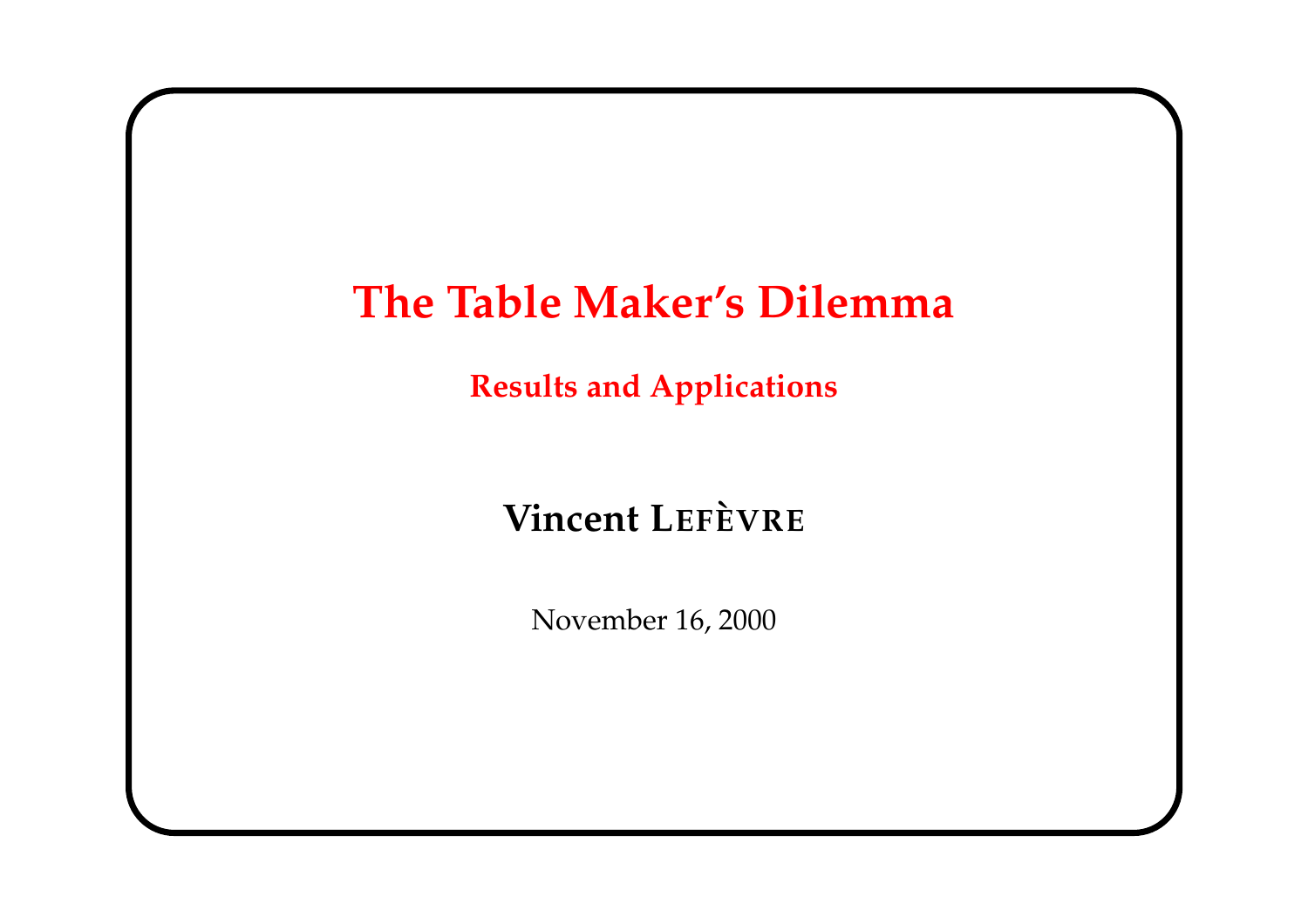- 1. Introduction.
- 2. Exhaustive tests.
- 3. Timings and results.
- 4. Application to the implementation of  $2^x$ .
- 5. Conclusion.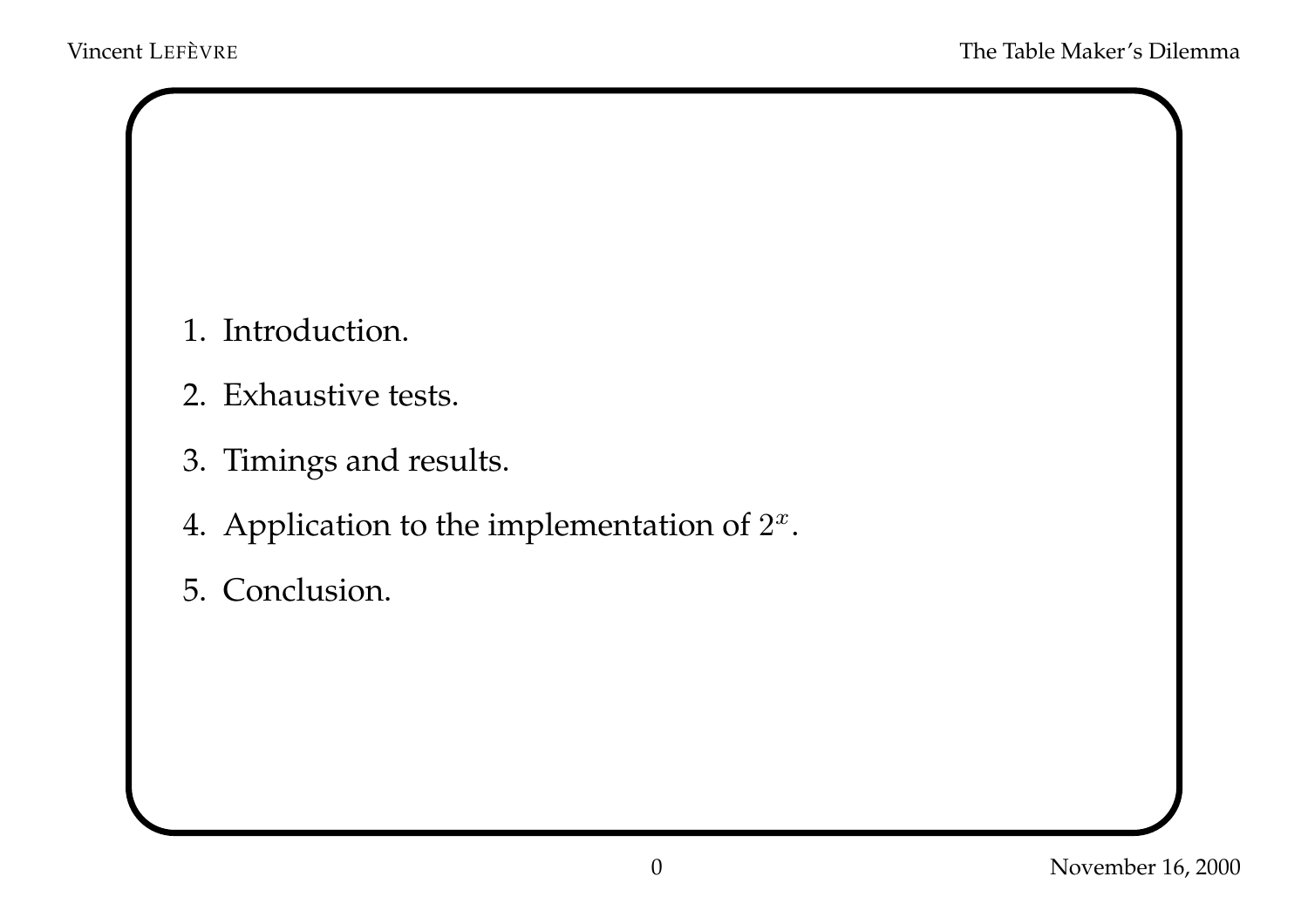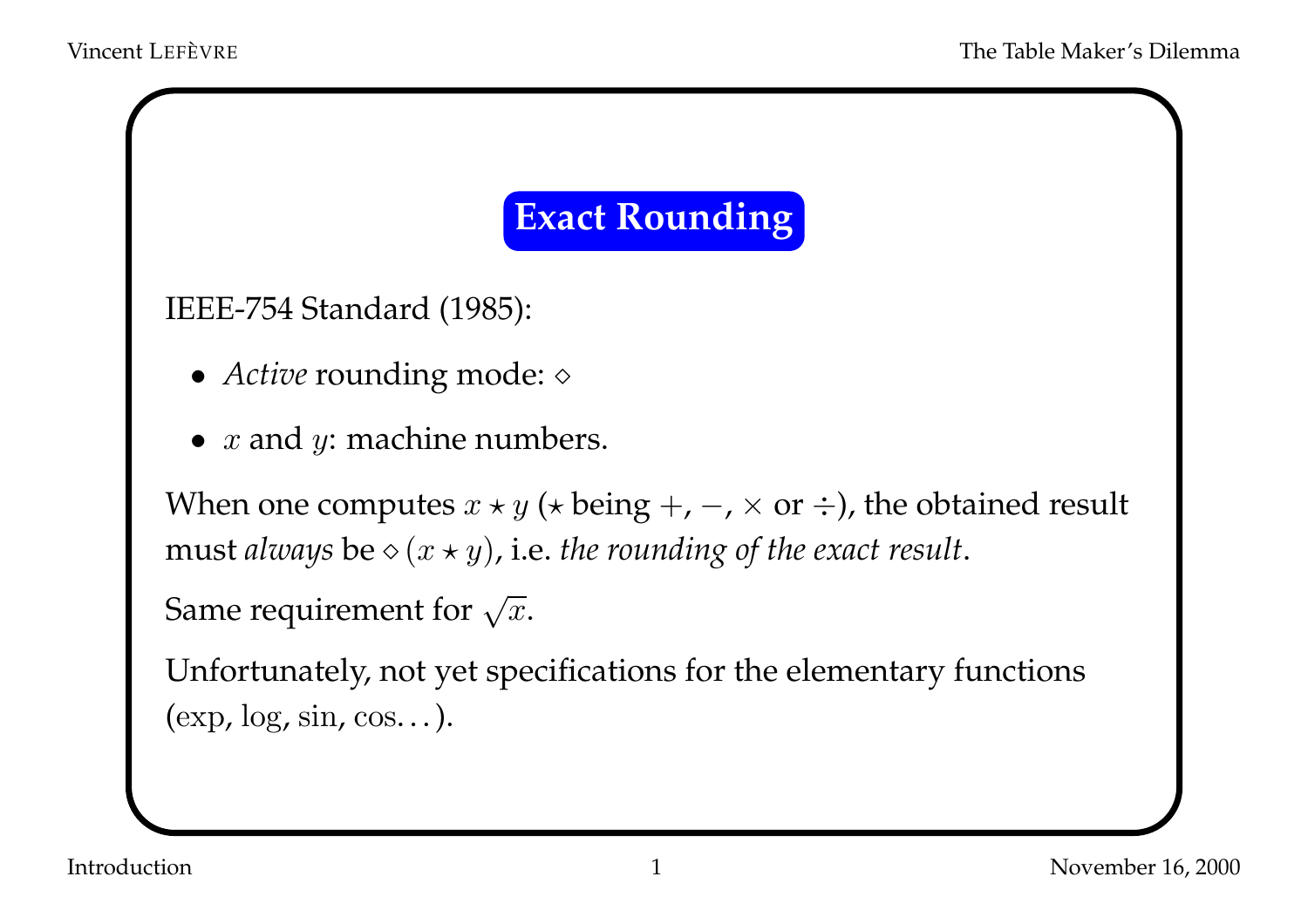### **The Table Maker's Dilemma**

- $\bullet\,$  a floating-point system in base 2,  $n$ -bit mantissa;
- an elementary function  $f$  (exp, log, sin, cos...);
- a machine number  $x$ ;
- for  $m > n$ , one can compute an approximation  $y'$  to  $y = f(x)$ with an error on its mantissa less than  $2^{-m}$ .

Problem: *Does one obtain the rounding* of  $f(x)$  *by rounding*  $y'$ ?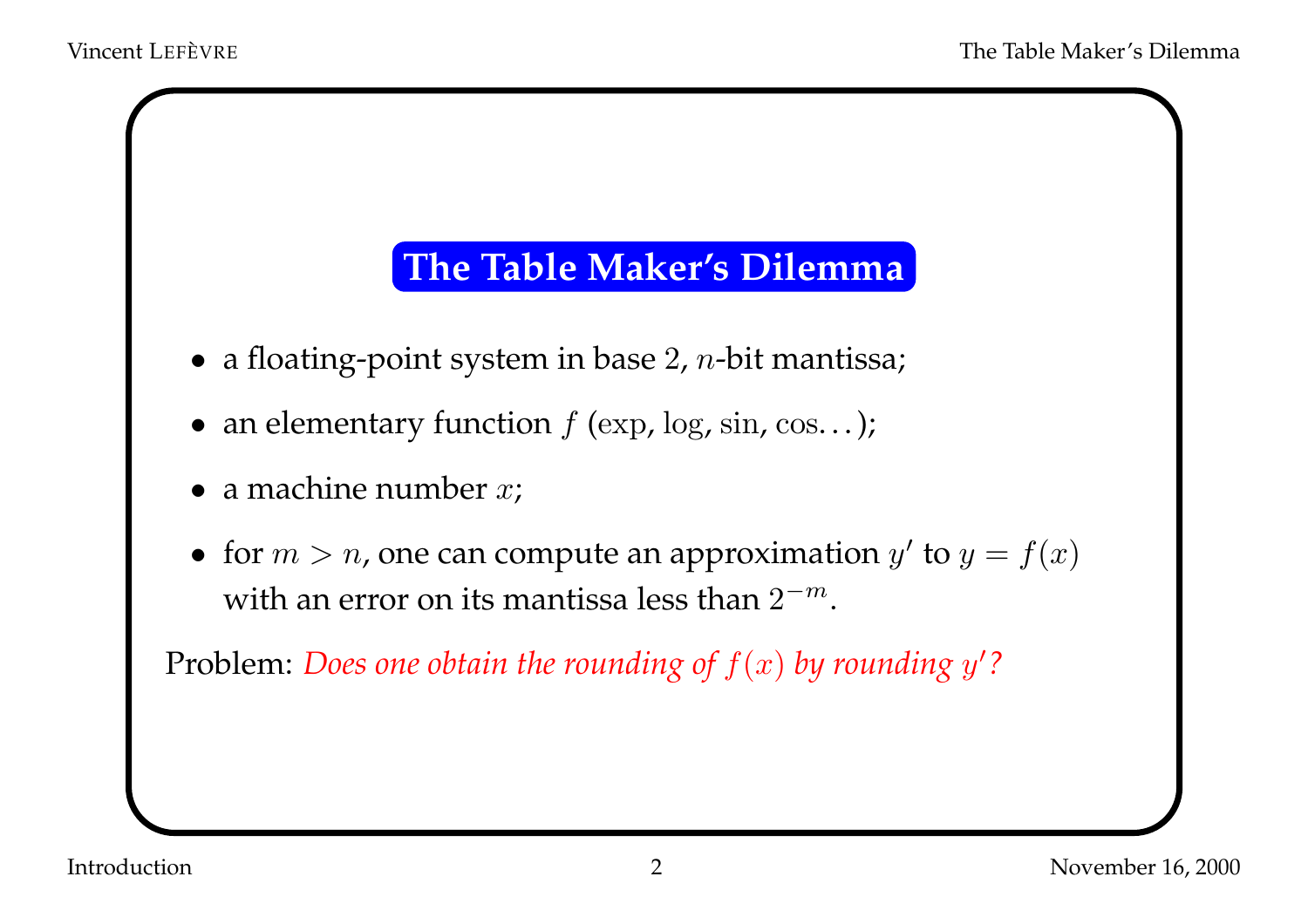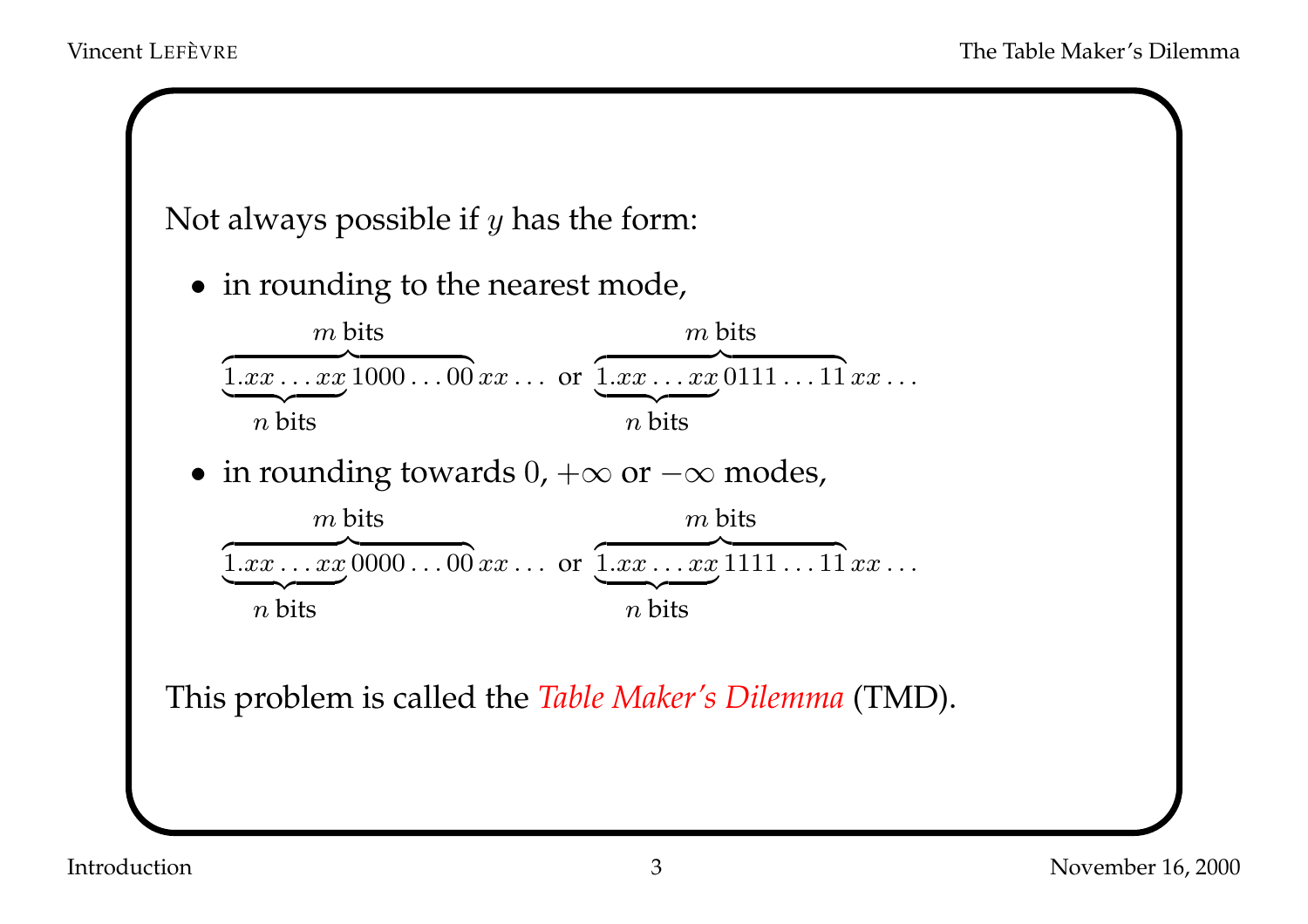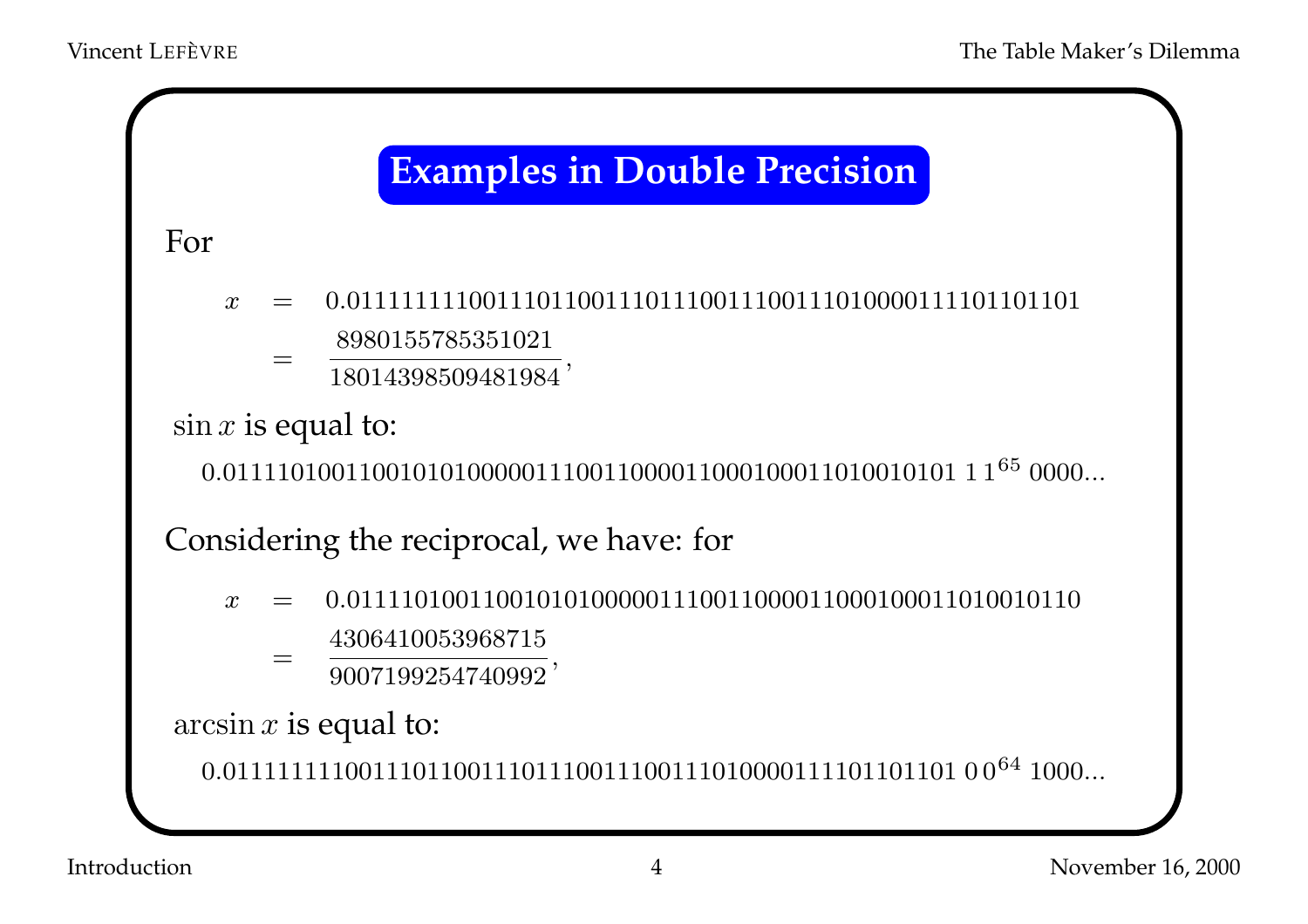# **Solving the TMD**

- $\bullet~$  Lindemann, 1882: the exponential of an algebraic number  $\neq 0$  is not algebraic;
- the floating-point numbers are algebraic;

 $\Rightarrow \exp(x), \sin(x), \cos(x), \arctan(x)$  for  $x \neq 0$ , and  $\log x$  for  $x \neq 1$ cannot have infinitely many consecutive 0's or 1's in their binary expansion.

 $\Rightarrow$  For all x, there exists m such that the TMD does not occur.

The number of machine numbers is finite  $\Rightarrow$  there exists m such that for all  $x$  the TMD does not occur.

Problem: *to find this* <sup>m</sup> (intermediate precision).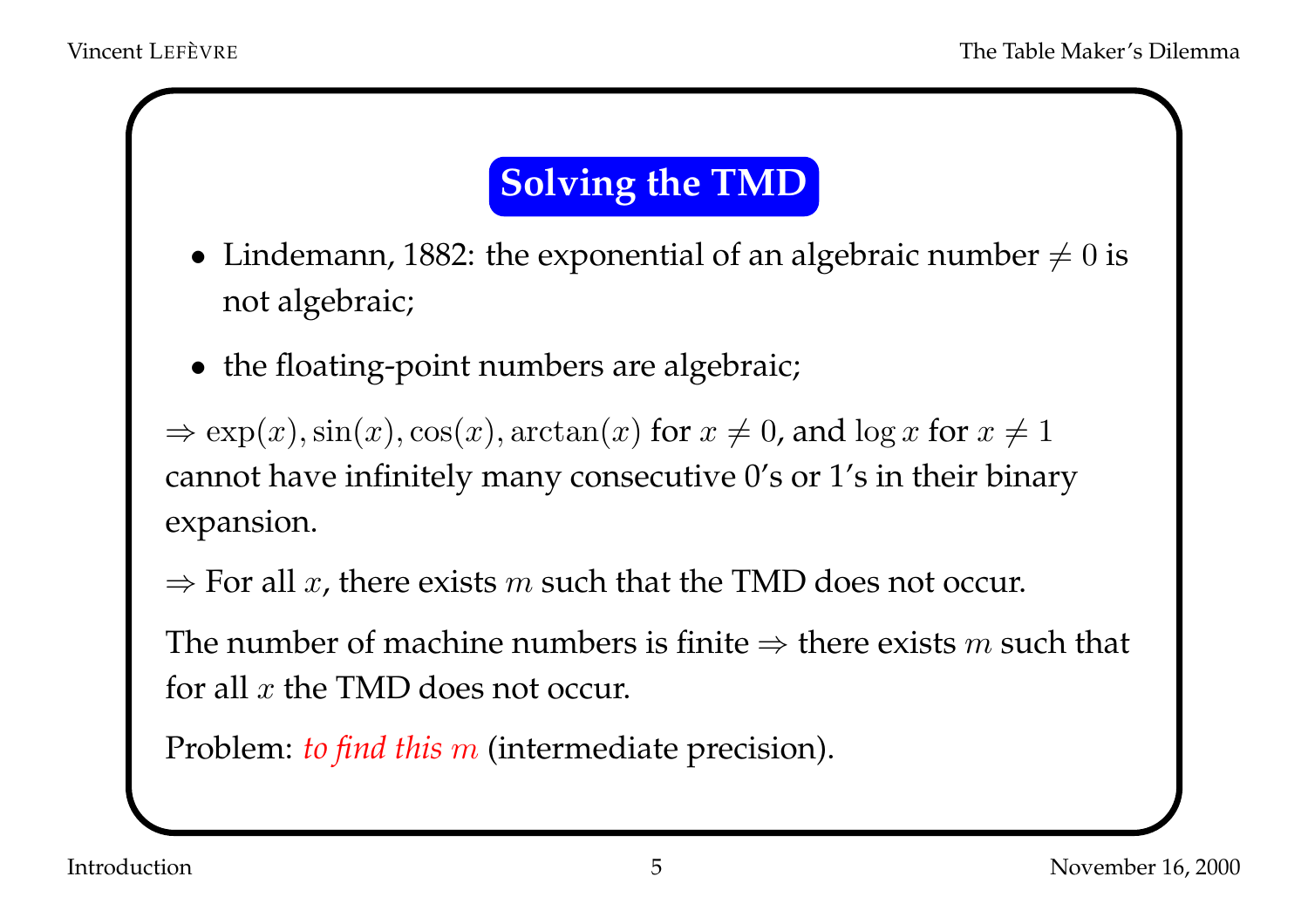#### **Some Estimates**

```
Experiments \rightarrow it seems that m \approx 2n.
```
*Warning!* This approach is *not* rigorous. We seek to intuitively understand where the relation  $m \approx 2n$  comes from. We suppose:

- rounding to the nearest;
- when x is a machine number, the bits of  $f(x)$  after the n-th position can be seen as *random sequences of 0's and 1's*, with equal probabilities;
- these sequences can be regarded as *independent* for two different machine numbers.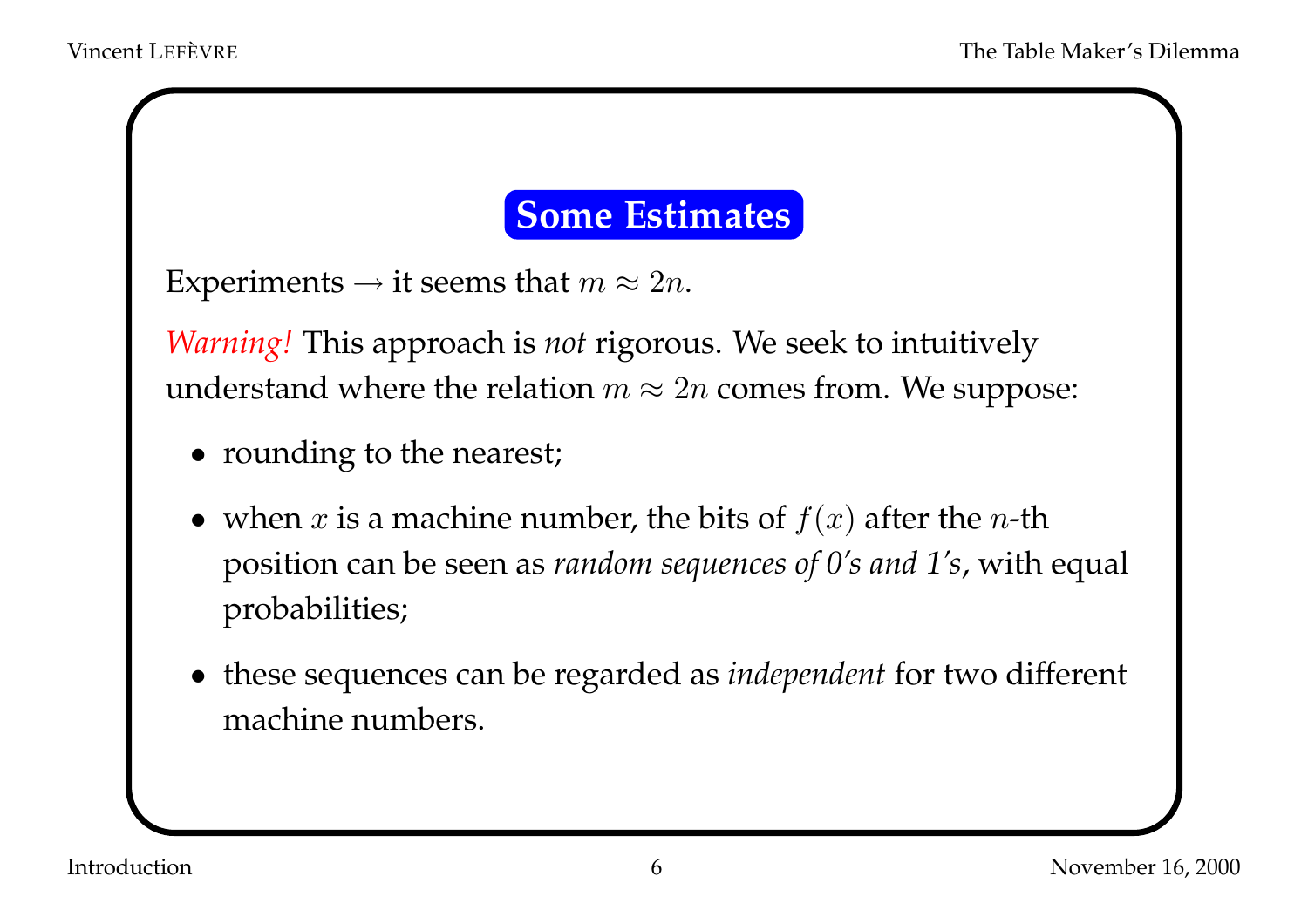The mantissa of <sup>y</sup> <sup>=</sup> f(x) has the form: y0.y1y2 . . . y<sup>n</sup>−1 k bits <sup>z</sup> }| { 01111 . . . 11 . . . or y0.y1y<sup>2</sup> . . . y<sup>n</sup>−<sup>1</sup> k bits <sup>z</sup> }| { 10000 . . . 00 . . . with <sup>k</sup> ≥ <sup>1</sup>. Largest value of <sup>k</sup>? Our hypotheses <sup>→</sup> the "probability" to have <sup>k</sup> <sup>≥</sup> <sup>k</sup><sup>0</sup> is <sup>2</sup><sup>1</sup>−k<sup>0</sup> . <sup>n</sup> mantissa bits and <sup>n</sup><sup>e</sup> exponents: <sup>N</sup> <sup>=</sup> <sup>n</sup><sup>e</sup> · <sup>2</sup><sup>n</sup>−<sup>1</sup> machine numbers <sup>⇒</sup> <sup>m</sup>max <sup>=</sup> <sup>n</sup> <sup>+</sup> kmax <sup>≈</sup> <sup>n</sup> <sup>+</sup> log2(N) <sup>=</sup> <sup>2</sup><sup>n</sup> <sup>+</sup> log2(<sup>n</sup>e) <sup>−</sup> <sup>1</sup>. Best theorems (Nesterenko and Waldschmidt, 1995) → <sup>m</sup>max ≤ several millions or billions for the functions related to the complex exponential (exp, log, trigonometric and hyperbolic functions).

→ *Exhaustive tests*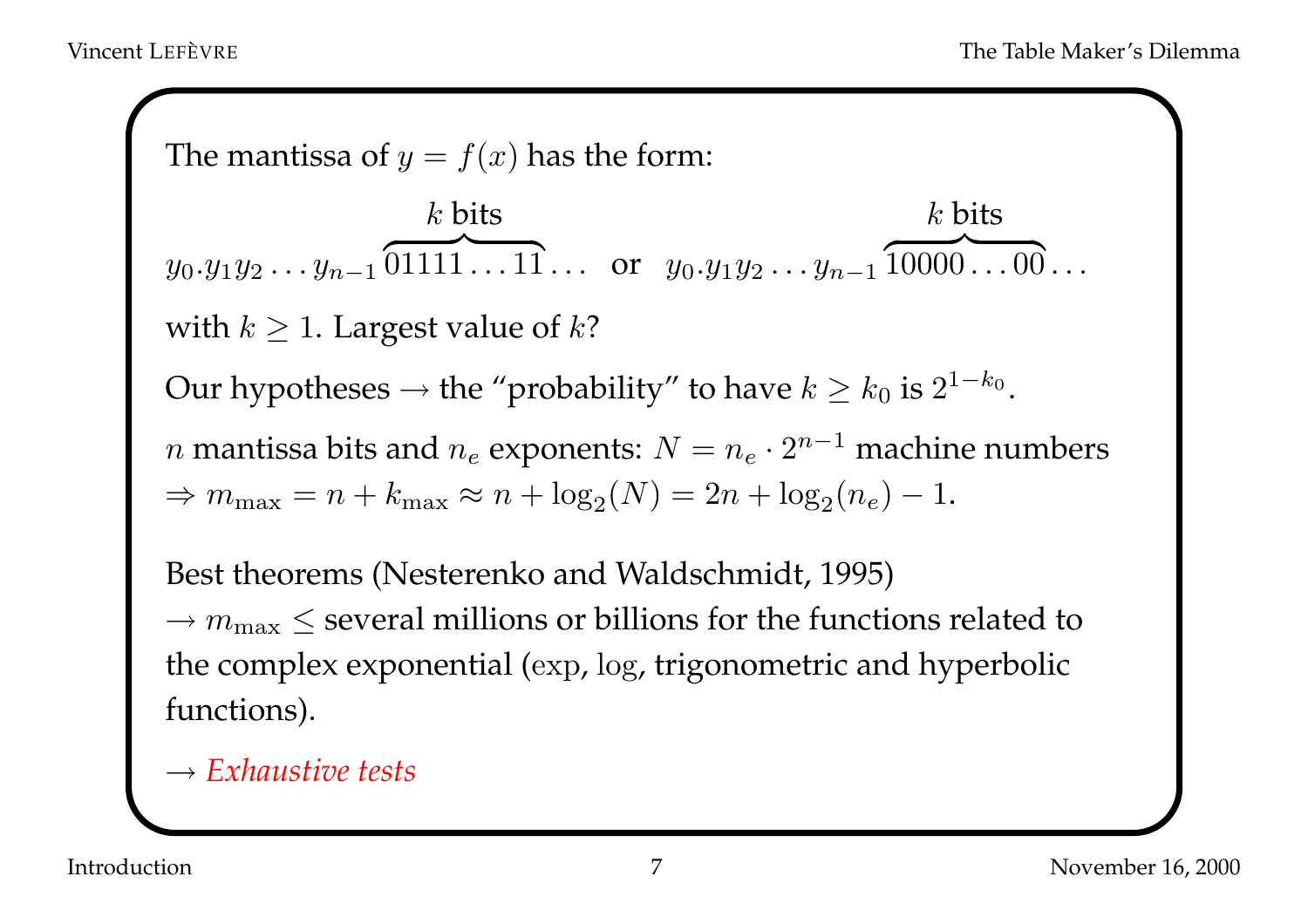## **Exhaustive Tests**

Problem: consider a floating-point system, a function  $f$  on an interval *I*, and an integer m. What are the machine numbers  $x \in I$ such that the mantissa of  $f(x)$  has the following form?



where all the bits b have the same value.

Estimate of the computation time for an elementary function  $f$ ,  $n = 53$  (double precision),  $m \approx 90$ , 500 MHz machine, a conventional algorithm (200 cycles):  $2^{52}$  mantissas  $\rightarrow$  57 *years* for each exponent!

→ *We need very fast algorithms.*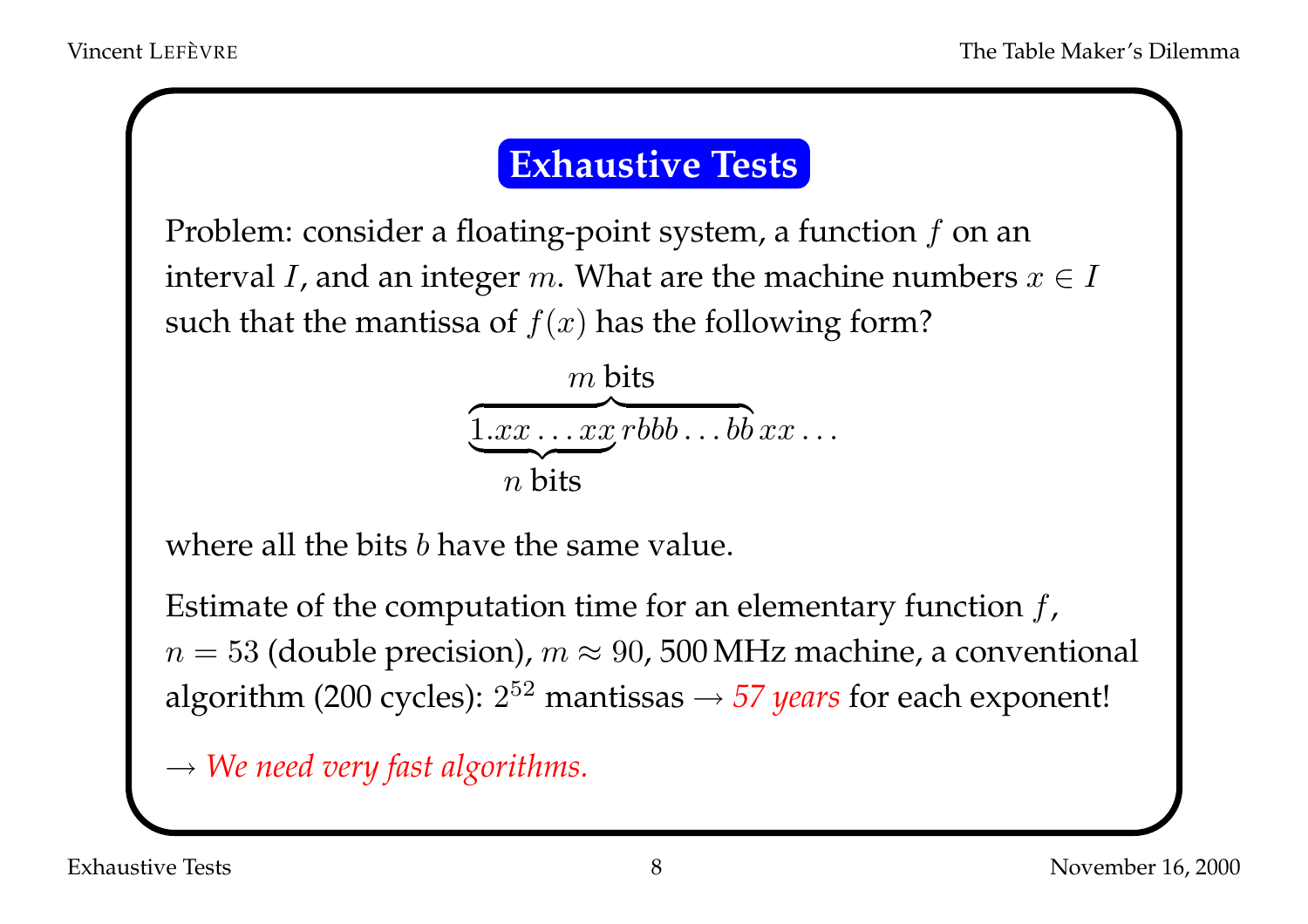

- 1. Filter: very fast algorithm (low precision) to select <sup>a</sup> superse<sup>t</sup> S of all the "worst cases" (arguments such that  $m \ge m_0$ ).
- 2. Test each machine number in S with <sup>a</sup> more accurate algorithm, that can be much slower.

Note:

- we may use several filters;
- filters are chosen using the probabilistic hypotheses.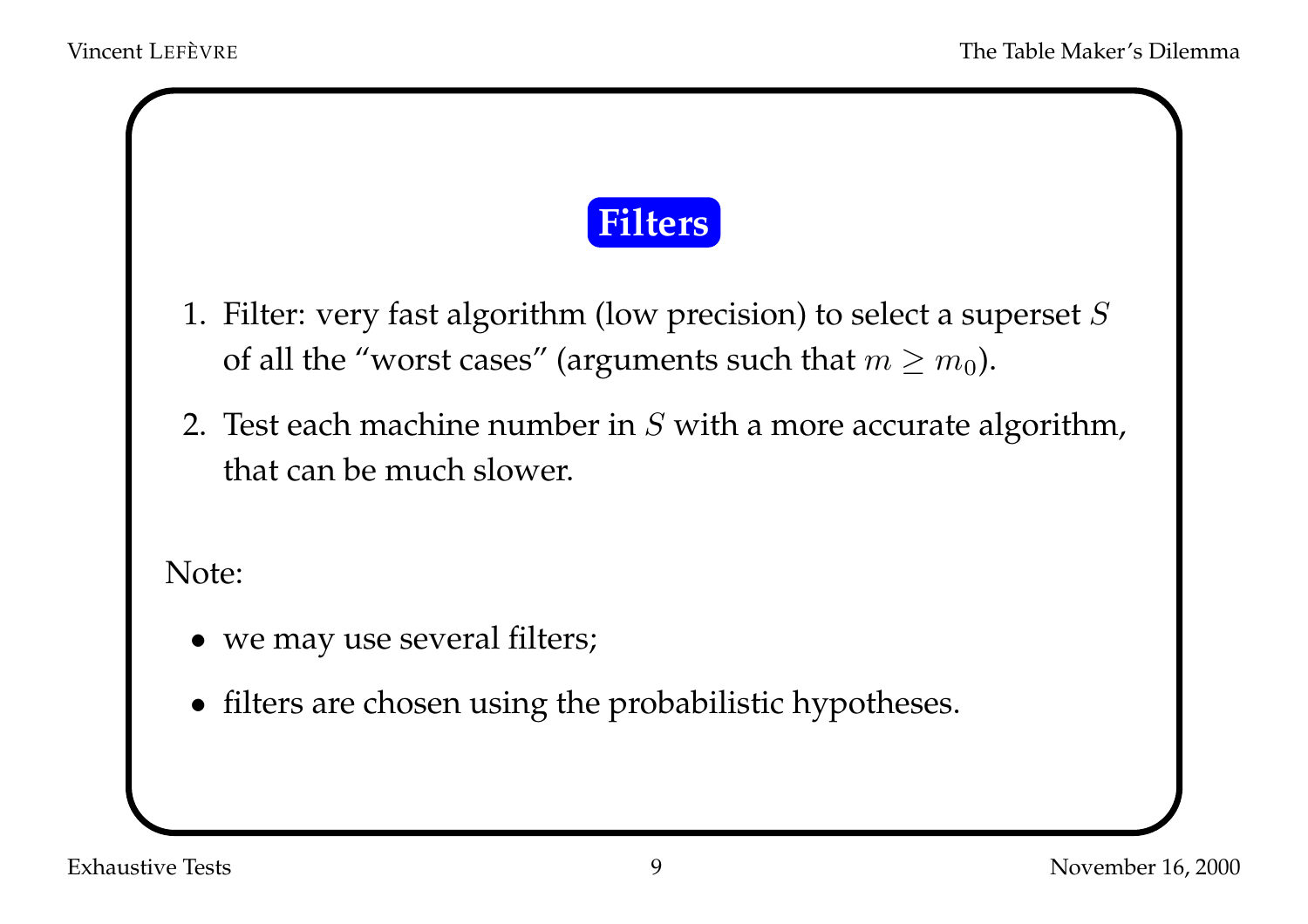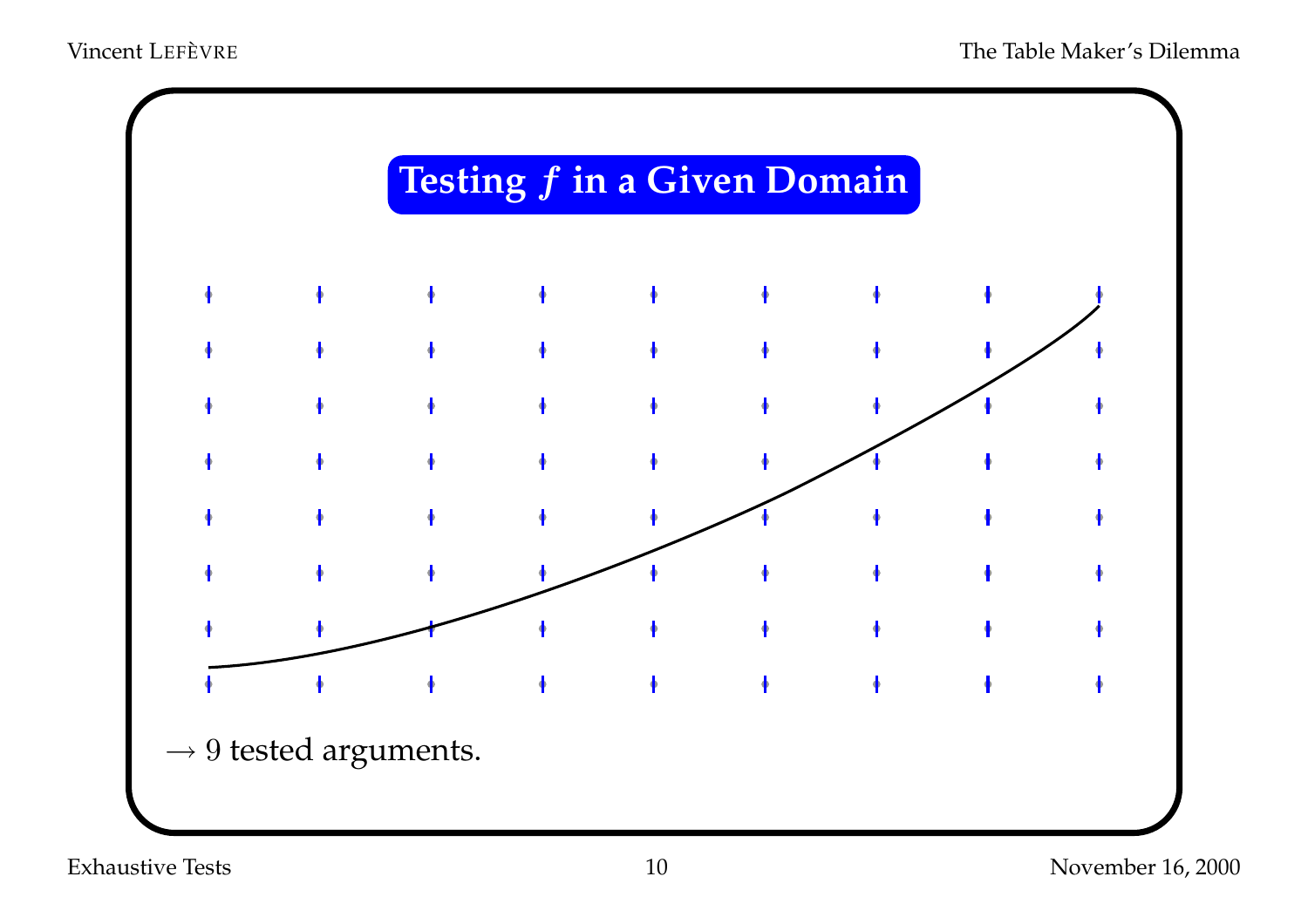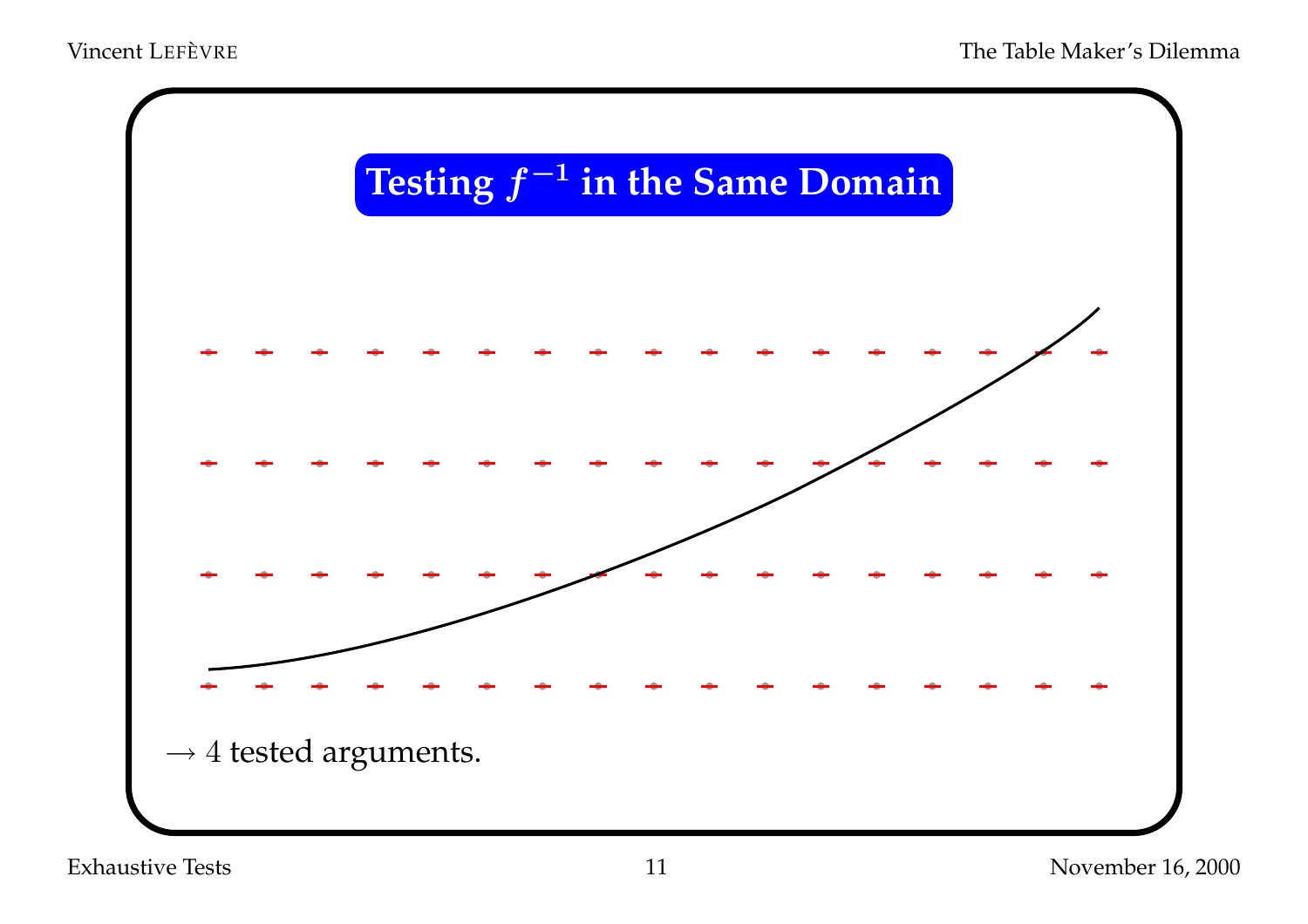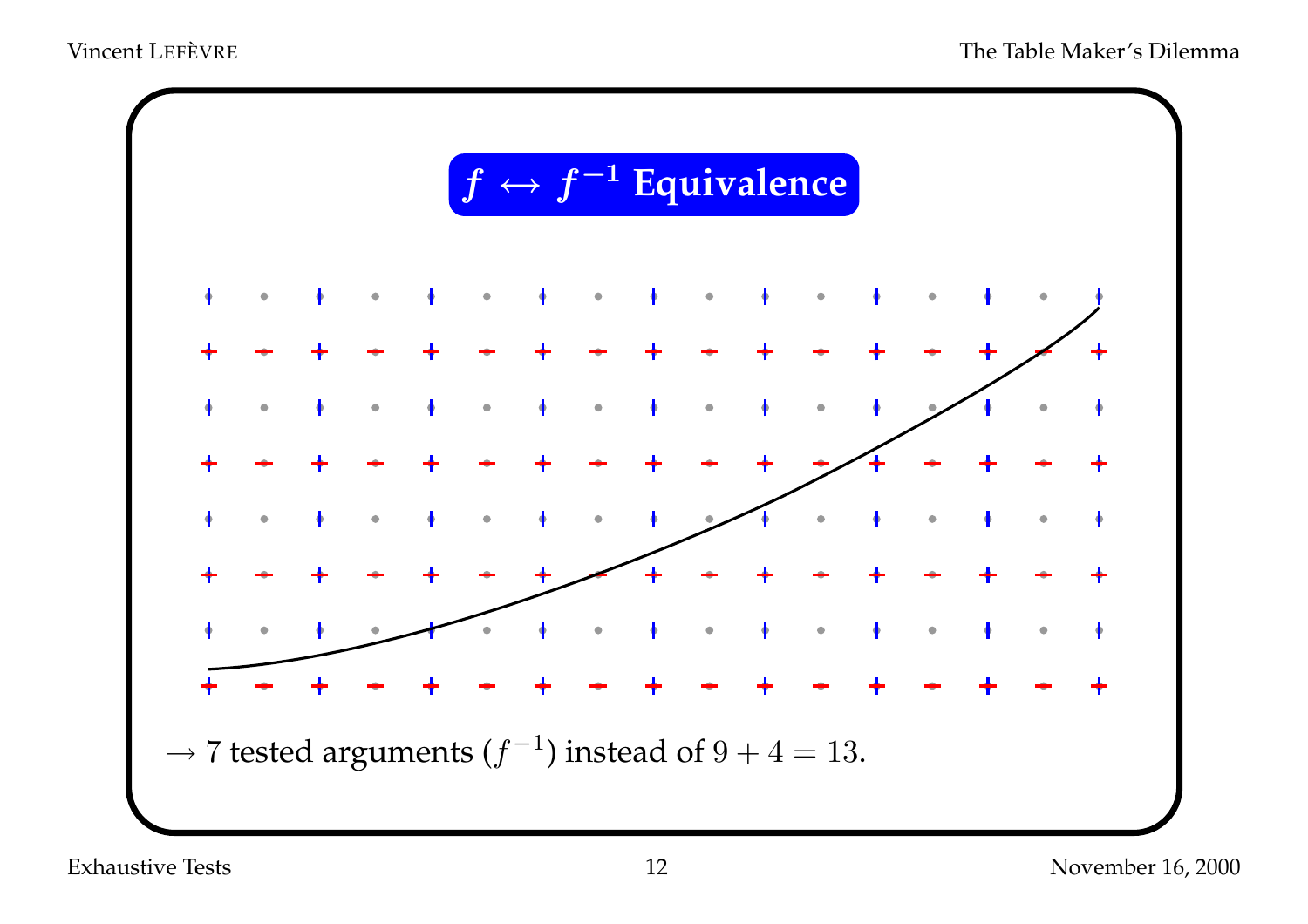## **Approximating <sup>a</sup> Function by <sup>a</sup> Polynomial**

because the machine numbers are regularly spaced and computing the successive values of <sup>a</sup> polynomial can be performed very quickly. E.g., polynomial  $P(X) = X^3$ . Difference table:  $0 \rightarrow 1 \rightarrow 8 \rightarrow 27 \rightarrow 64 \rightarrow 125 \rightarrow 216$  $1 \rightarrow 7 \rightarrow 19 \rightarrow 37 \rightarrow 61 \rightarrow 91$  $6 \rightarrow 12 \rightarrow \rightarrow 18 \rightarrow \rightarrow 24 \rightarrow \rightarrow 30$ 6 6 6 6 0 0 0 Coefficients in the basis  $\left\{1, X, \frac{X(X-1)}{2}, \frac{X(X-1)(X-2)}{3!}, \ldots\right\}.$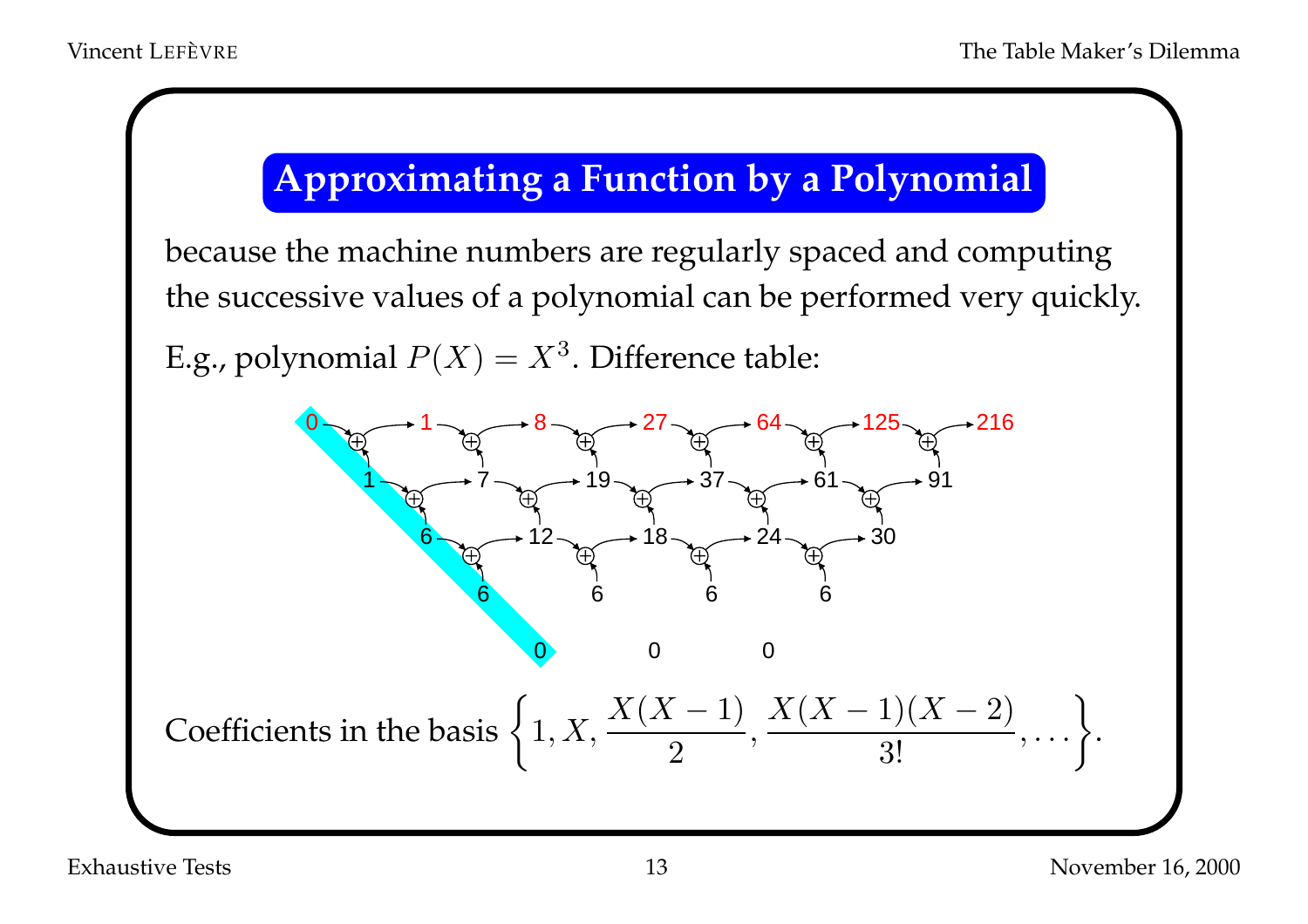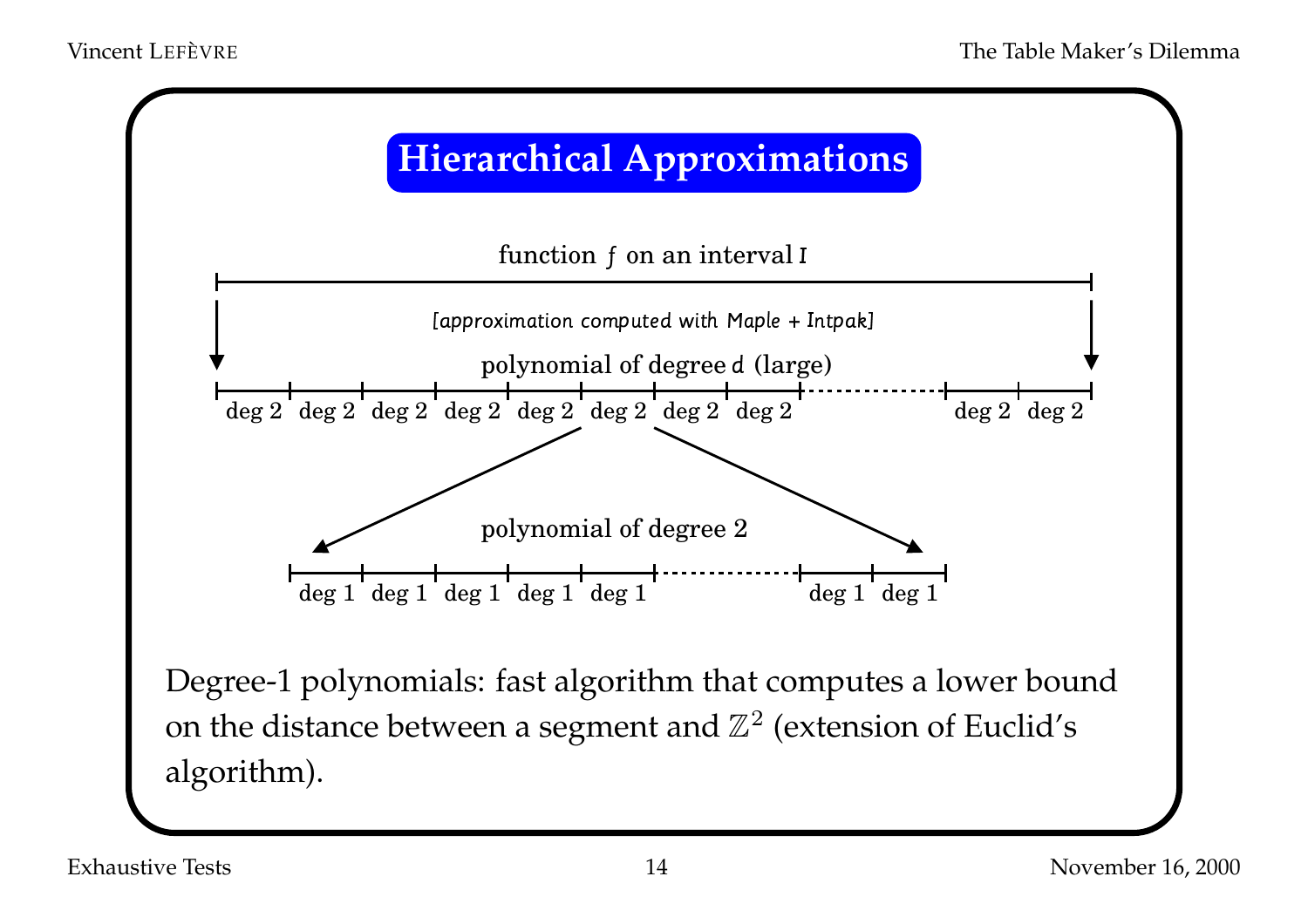## **Parallelizing the Computations**

Target: a network of workstations  $(LIP + PSMN + Matra$  Capitan  $+$ student-lab machines).

Server  $+$  clients. The clients connect to the server to get an interval number (*i*) and other parameters  $\rightarrow$  in general, 5 minutes to 2 hours of computations.

We implemented the clients / computation processes so that they

- run with <sup>a</sup> low priority (*nice*);
- automatically stop after <sup>a</sup> given time;
- automatically detect when <sup>a</sup> machine is used (keyboard, mouse. . .) and stop if this is the case;
- can automatically detect when there is another running process.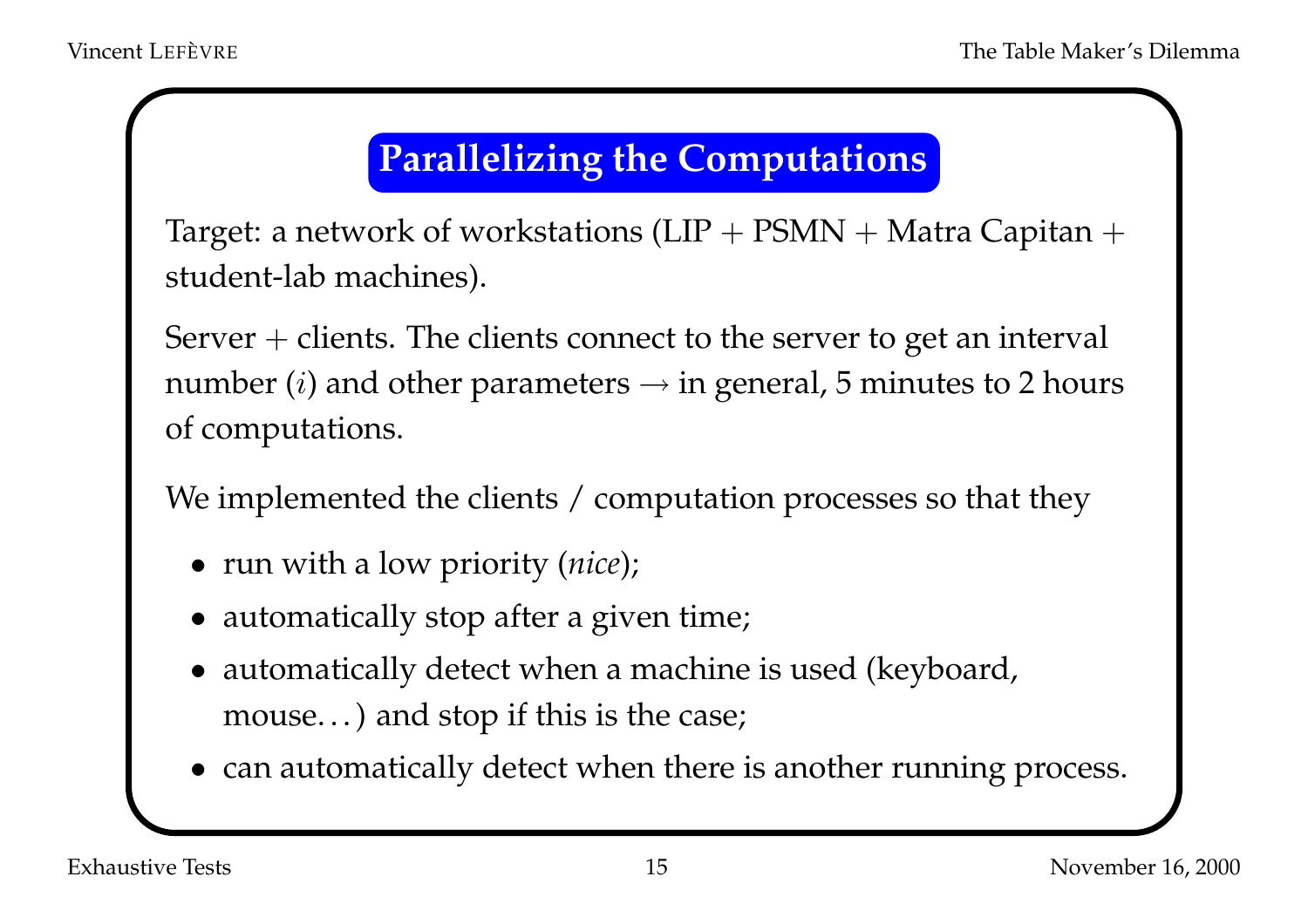

*In practice*, here at the ENS-Lyon, a few days to a few weeks per exponent  $(2^{53}$  mantissas).

Up to 35 arguments tested per cycle in average on <sup>a</sup> Sun Ultra-5. May be improved in future implementations.

The choice of interval sizes is very important. For instance (exp,  $x_0 = 16$ ,  $2^{40}$  arguments), on a 333 MHz Sun Ultra-5:

| $\#K_{i,j}$ | $\#L_k$ | time   |
|-------------|---------|--------|
| 32768       | 32768   | 9530 s |
| 4096        | 4096    | 930 s  |
| 32768       | 8192    | 430 s  |
| 32768       | 4096    | 360 s  |
| 32768       | 2048    | 500 s  |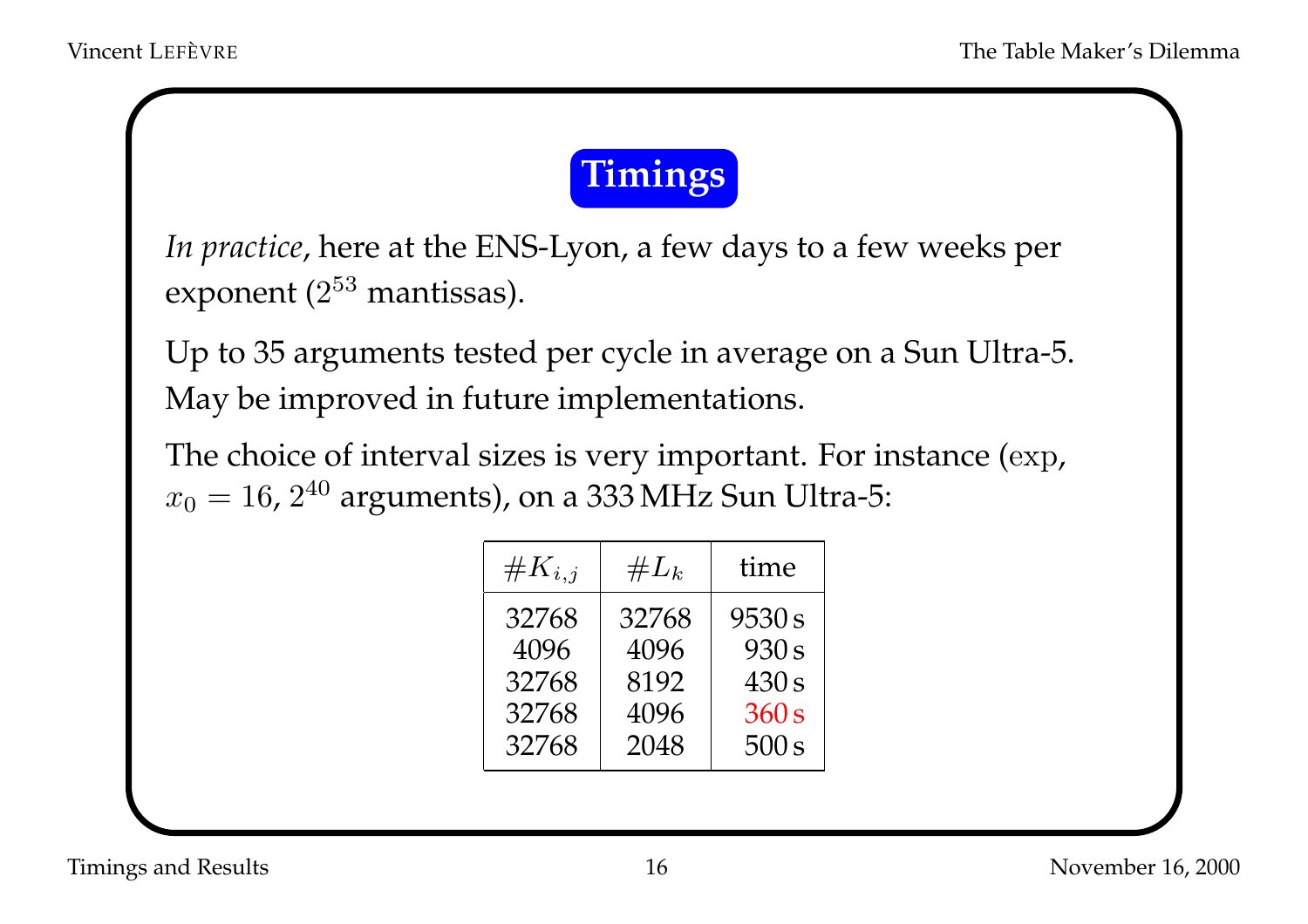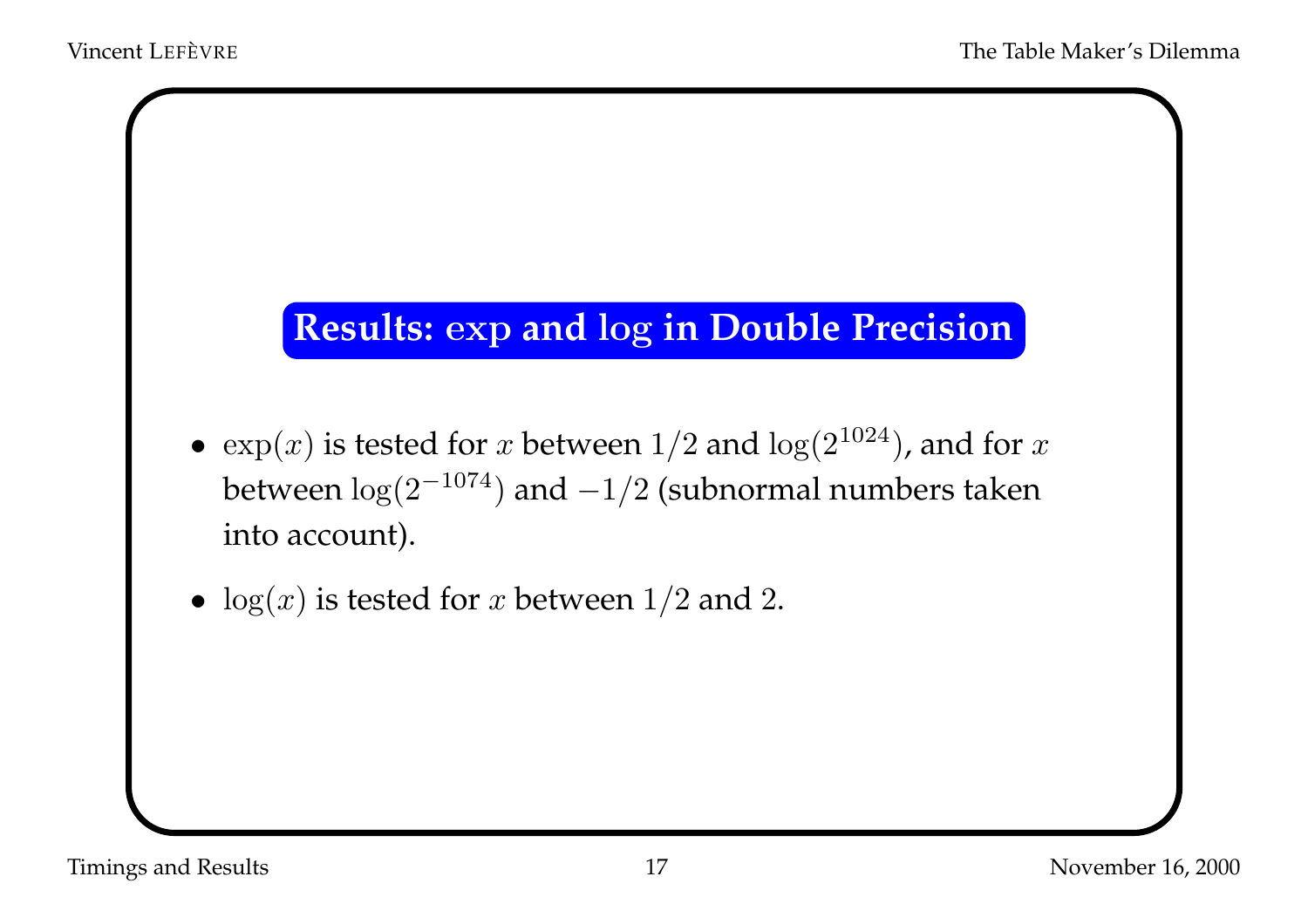## **Results for exp,**  $m \ge 111$

For  $|x| \geq 2^{-32}$ :

| E              | mantissa | R | m   |
|----------------|----------|---|-----|
| $\overline{5}$ |          | N | 112 |
| $-13$          |          | D | 111 |
| $-27$          |          | D | 113 |
| $-29$          |          | D | 111 |
| $-32$          |          | D | 111 |
| $-32$          |          | D | 111 |
| $-31$          |          | N | 111 |
| $\overline{2}$ |          | D | 111 |

#### Otherwise, the non-trivial worst case is:

| $\mathbf{\tau}$<br><u>_</u> | mantissa | $\mathbf{D}$<br>TZ. | m<br>-----      |
|-----------------------------|----------|---------------------|-----------------|
| $F \Omega$<br>_<br>U∪       | -        | $\blacksquare$<br>◡ | 1EQ<br>70<br>ᆂ୰ |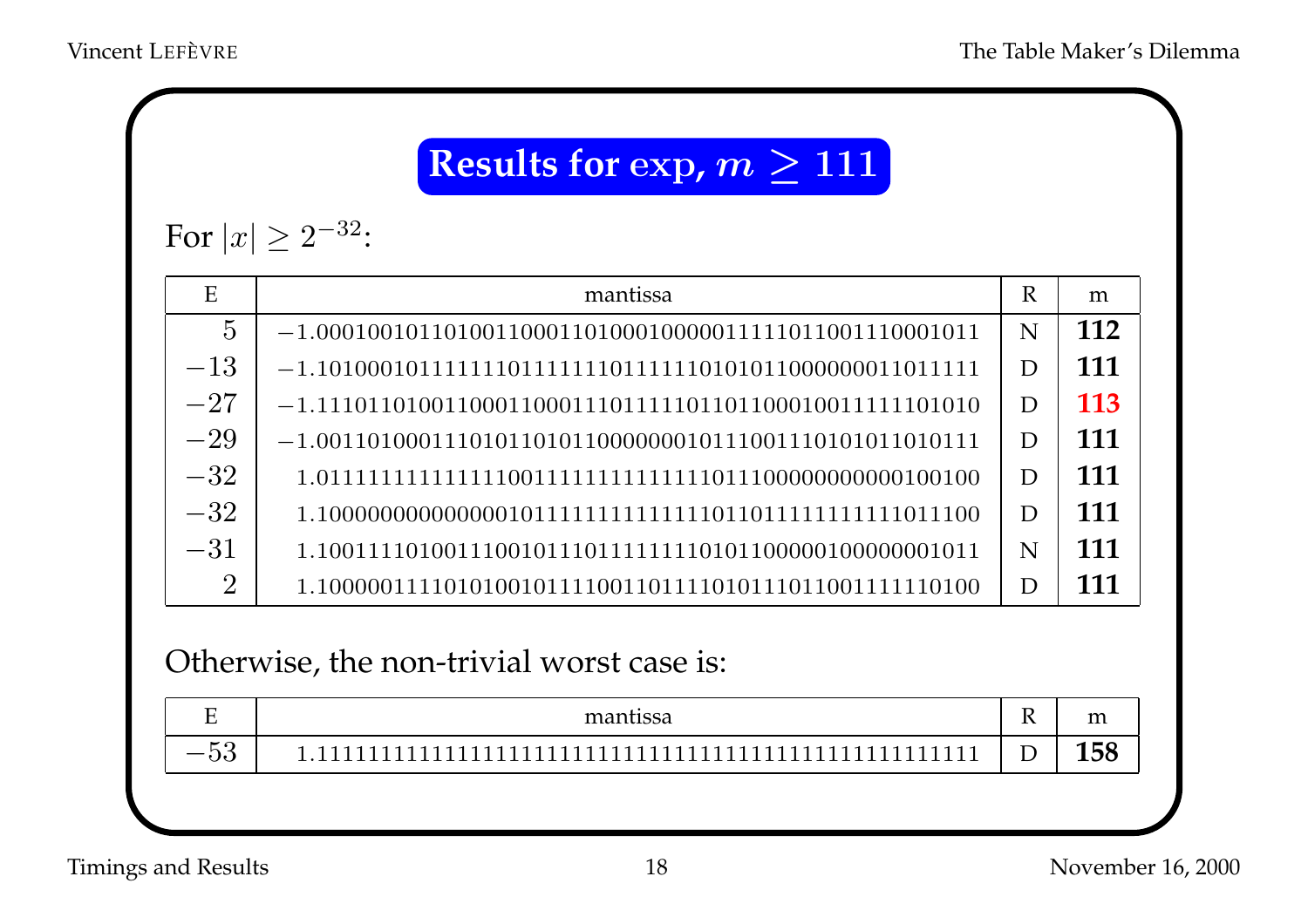## **Results for log,**  $m \geq 115$

| E   | mantissa                                               | R | m   |
|-----|--------------------------------------------------------|---|-----|
| 86  |                                                        | D | 115 |
| 245 |                                                        | D | 117 |
| 656 |                                                        | D | 116 |
| 678 |                                                        | D | 118 |
| 732 | 1.1111110100010101110110101010011011001110001100110010 | N | 115 |
| 772 |                                                        | D | 115 |

#### Worst cases for  $x < 1$ :

| E      | mantissa | R | m   |
|--------|----------|---|-----|
| $-509$ |          | D | 114 |
| $-384$ |          | N | 114 |
| $-232$ |          |   | 114 |
| - 35   |          | N | 114 |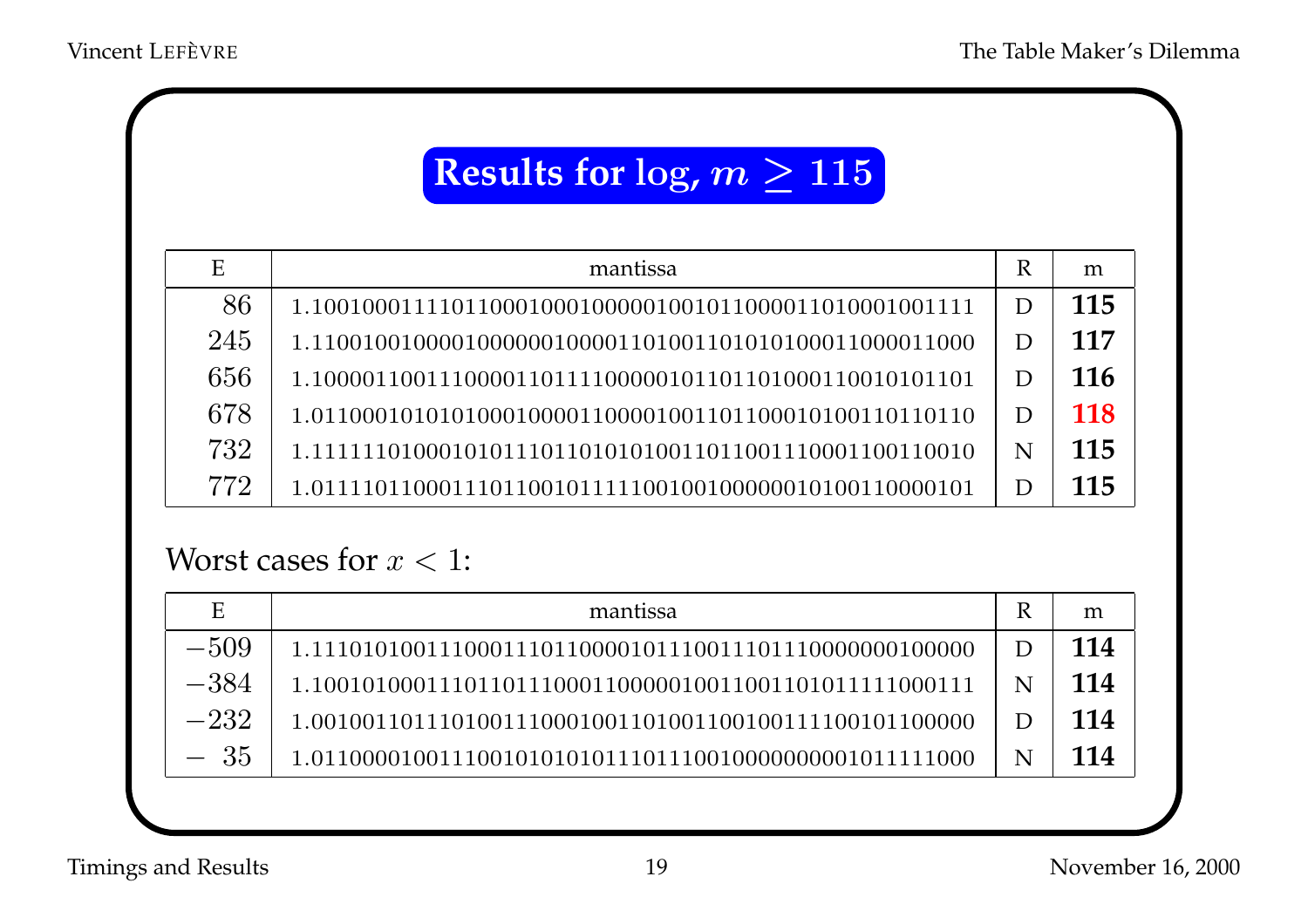## **Results:**  $2^x$  and  $\log_2(x)$  in Double Precision

Easier than  $\exp$  and  $\log$ , because  $\log_2(2^k t) = k + \log_2(t)$ .

If  $k$  is an integer:

- $2^k t$  and  $t$  have the same mantissa;
- $k + \log_2(t) \rightarrow$  shift in the mantissa.

```
\log_2(x) tested in [1/2, 2).
2^x tested in [1, 2) and [32, 33).
```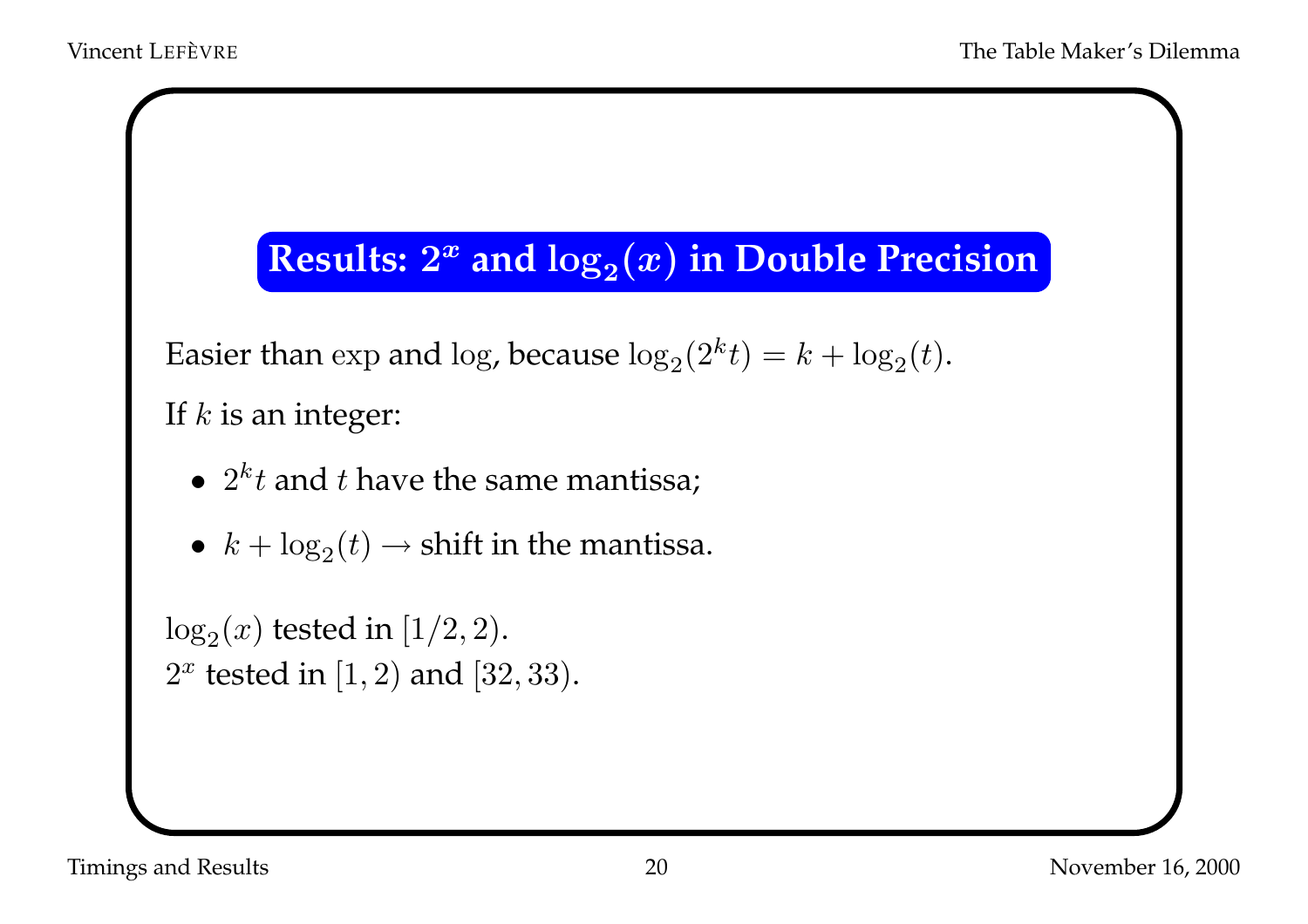## **Results for**  $2^x$ ,  $m \ge 111$

| E     | mantissa | $\mathbf R$ | m          |
|-------|----------|-------------|------------|
| $-15$ |          | D           | 111        |
| $-20$ |          | D           | 111        |
| $-32$ |          | D           | 111        |
| $-33$ |          | D           | 111        |
| $-29$ |          | N           | 111        |
| $-27$ |          | D           | 112        |
| $-25$ |          | D           | 113        |
| $-10$ |          | N           | <b>113</b> |
| $-10$ |          | N           | 111        |
| 8     |          | D           | 111        |
| 6     |          | N           | 111        |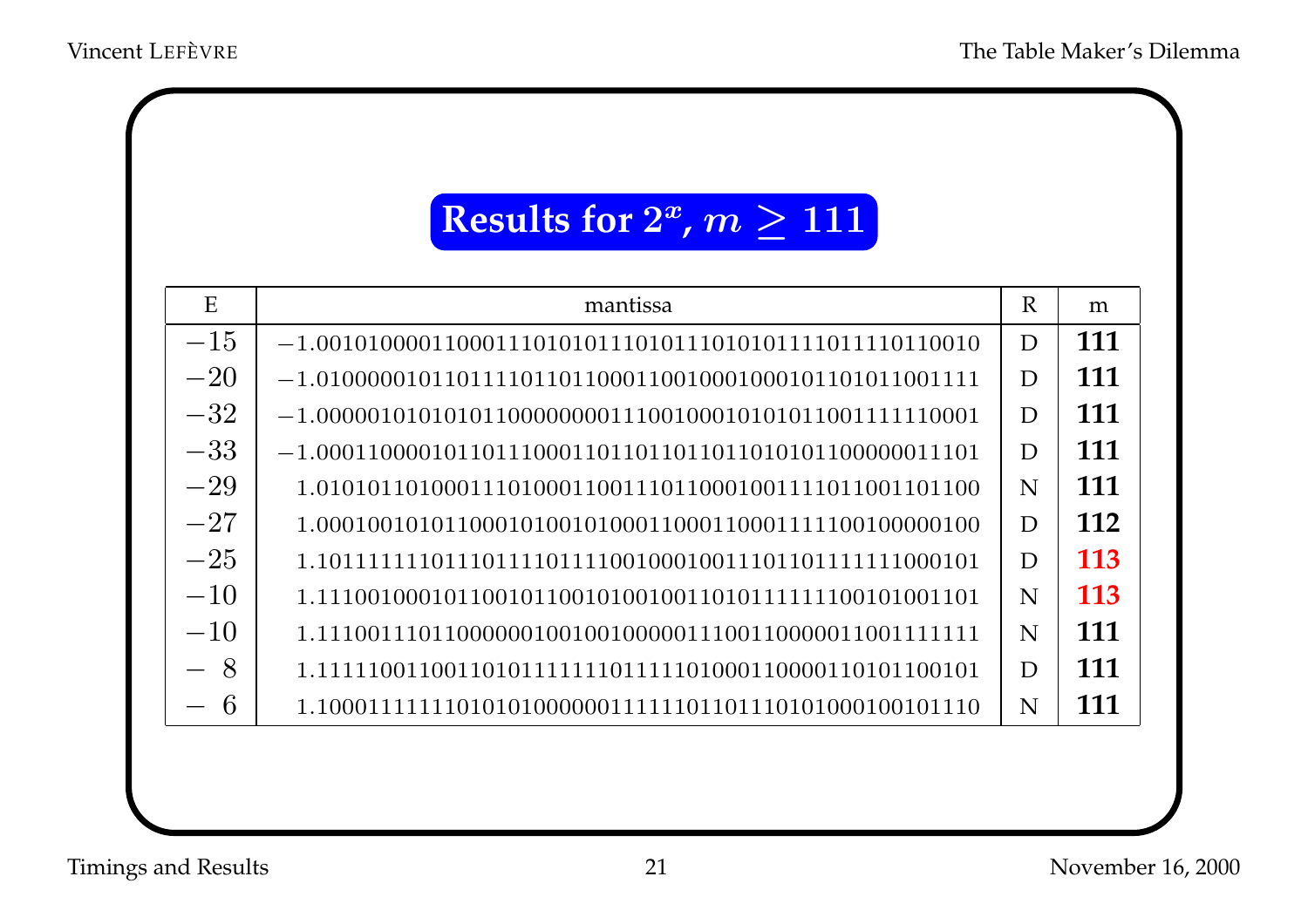# **Results for**  $\log_2(x)$ **,**  $m \ge 106$

| E              | mantissa | $\mathbb{R}$ | m   |
|----------------|----------|--------------|-----|
| $\Omega$       |          | N            | 107 |
|                |          | D            | 106 |
| $\overline{2}$ |          | D            | 107 |
| $\overline{2}$ |          | N            | 106 |
| $\overline{4}$ |          | N            | 108 |
| 16             |          | N            | 106 |
| 64             |          | D            | 106 |
| 128            |          | D            | 107 |
| 128            |          | D            | 106 |
| 256            |          | D            | 108 |
| 256            |          | N            | 107 |
| 512            |          | D            | 109 |

(E: -1, 0 or power of 2 only; use  $\log_2(2^k t) = k + \log_2(t)$  for the other exp.)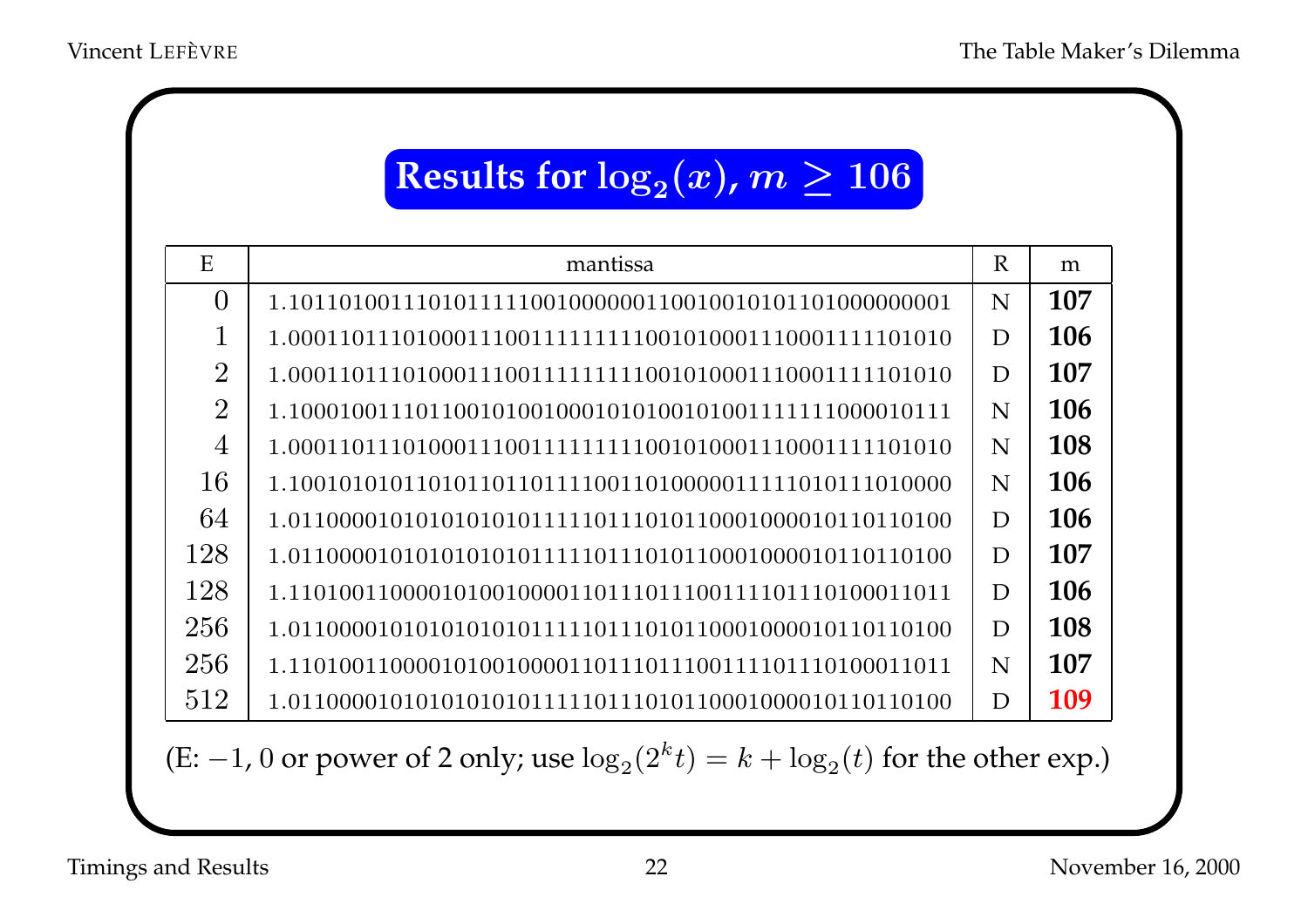## **Results: Other Functions in Double Precision**

Values of  $m_{\text{max}}$  for f and  $f^{-1}$ , in N and D rounding modes:

|            | domain                 | $f_{\rm \prime}$ N | $f$ , D | $f^{-1}$ , N | $f^{-1}$ , D |
|------------|------------------------|--------------------|---------|--------------|--------------|
| sin        | $2^{-5}$ to 2          | 110                | 119     | 108          | 118          |
| <b>COS</b> | $2^{-6}$ to 12867/8192 | 108                | 109     | 111          | 116          |
| tan        | $2^{-5}$ to arctan(2)  | 111                | 109     | 108          | 109          |
| sh         | 1 to $2^4$             | 107                | 107     | 112          | 109          |
| ch         | $2^{-1}$ to $2^5$      | 111                | 109     | 115          | 111          |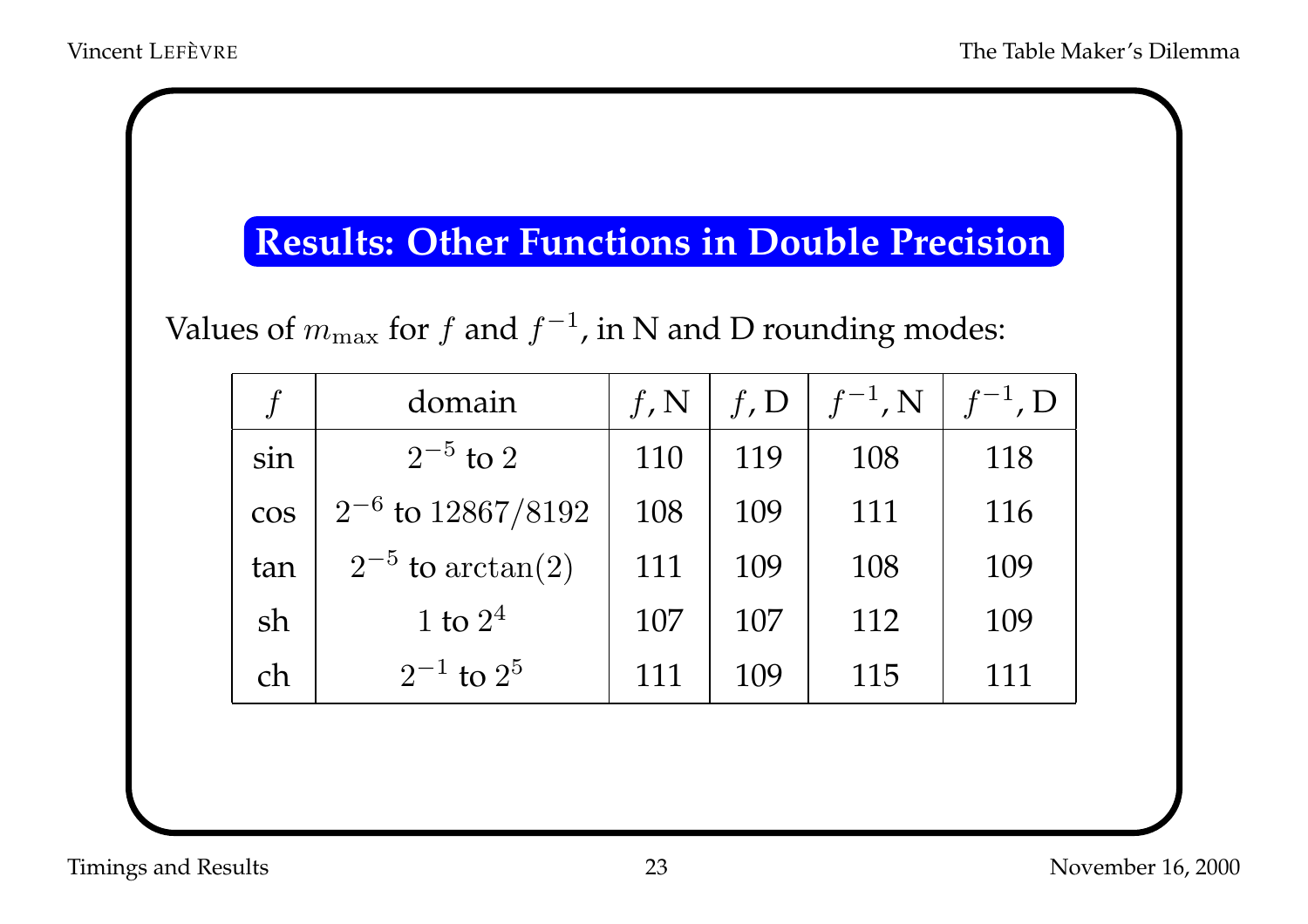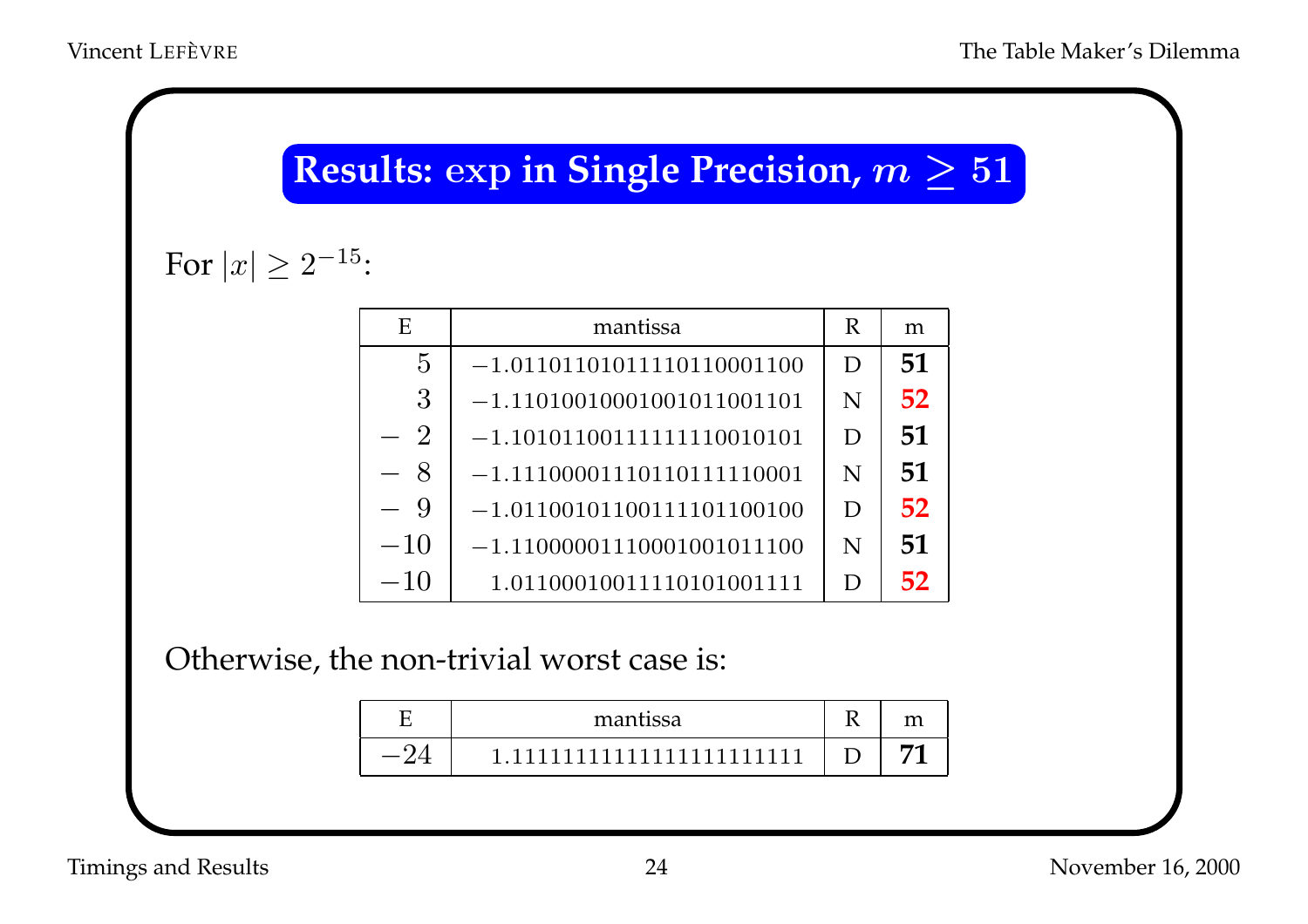## **Results:** log in Single Precision,  $m \geq 55$

| E     | mantissa                   | R | m  |
|-------|----------------------------|---|----|
| $-66$ | 1.00010000100010100101101  | D | 57 |
| $-65$ | 1.00100010110101010111000  | N | 55 |
| 3     | 1.00101111000111111101011  | N | 55 |
| 25    | 1.10111010110010110100101  | N | 57 |
| 27    | 1.110000001001110101111110 | N | 56 |
| 76    | 1.10110001001000011010011  | N | 58 |
| 78    | 1.01010001100100001100000  | N | 55 |
| 117   | 1.001011111111001100001010 | D | 56 |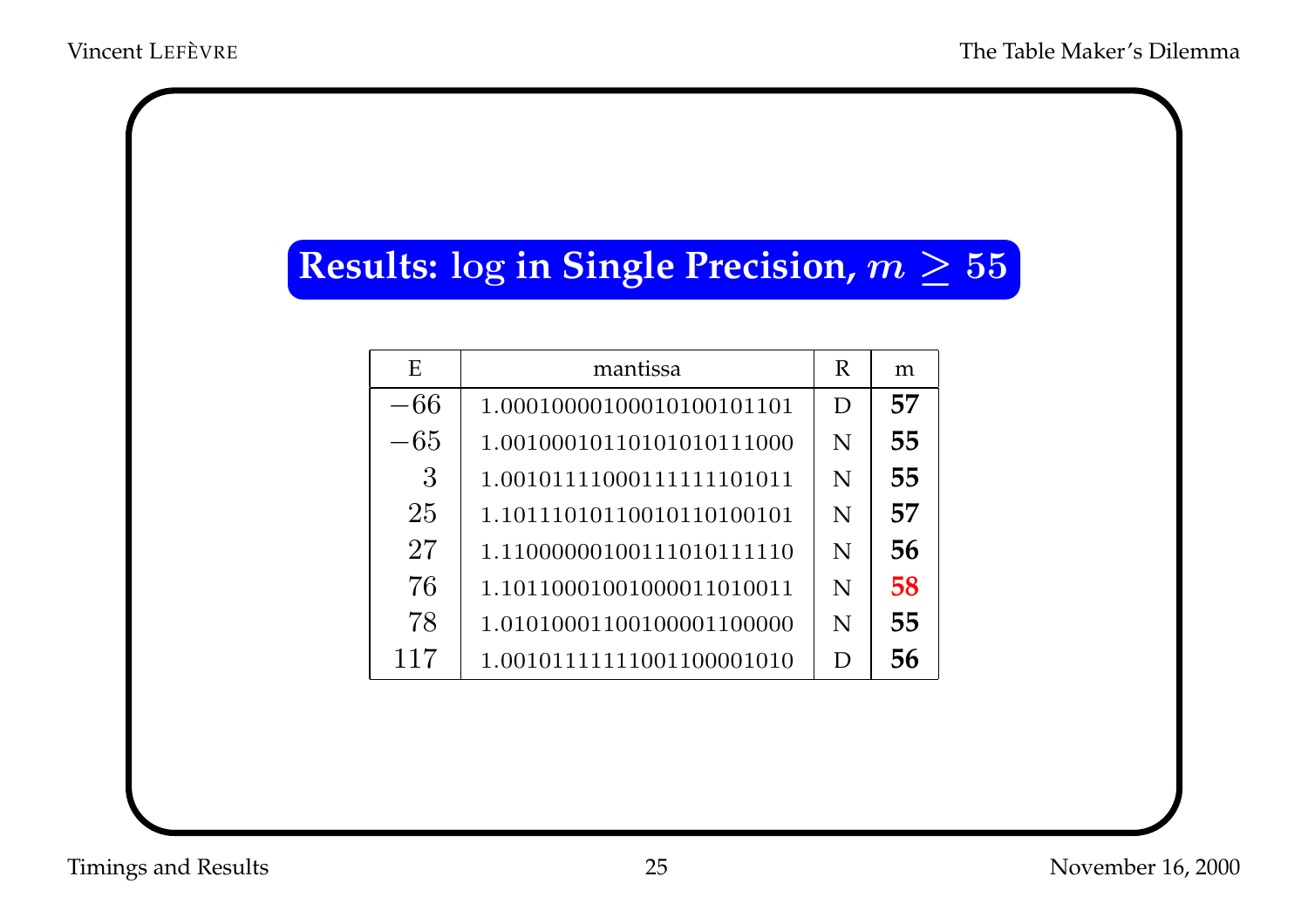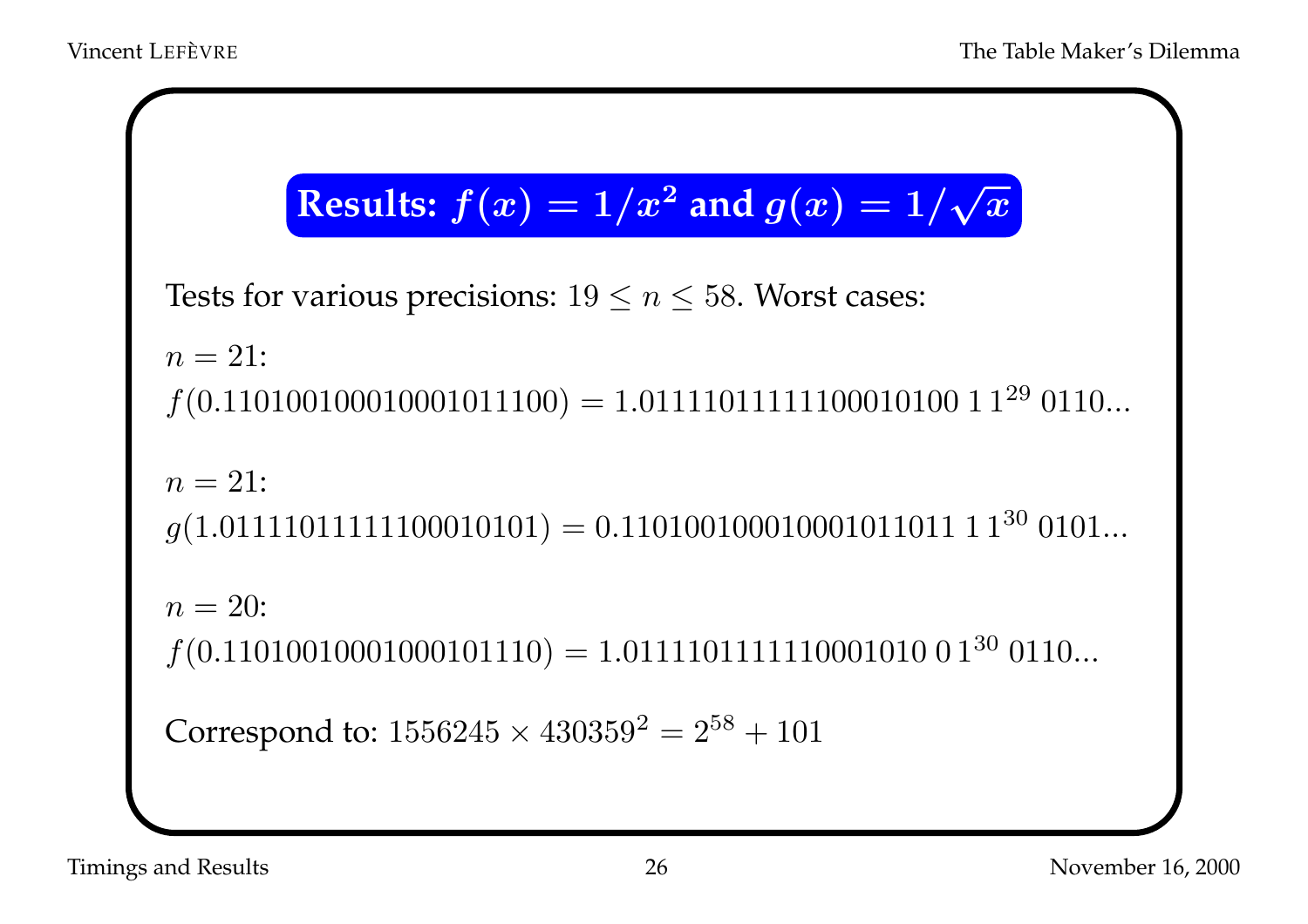## **Our Results and the Probabilistic Hypotheses**

Average number of worst cases per exponent such that  $k \geq k_0$ :

| $k_0$ | estimate  | $\exp(x)$ | $\exp(-x)$ | $\sin(x)$   | $\cos(x)$    |
|-------|-----------|-----------|------------|-------------|--------------|
| 45    | 768       | 788.7     | 761.0      | 774.8       | 762.5        |
| 46    | 384       | 393.4     | 377.9      | 398.0       | 396.5        |
| 47    | 192       | 200.3     | 190.1      | 198.7       | 190.0        |
| 48    | 96        | 98.2      | 95.9       | 104.5       | 94.5         |
| 49    | 48        | 52.9      | 46.8       | 52.8        | 41.5         |
| 50    | 24        | 27.4      | 23.5       | 26.2        | 18.0         |
| 51    | 12        | 14.0      | 11.4       | 12.2        | 6.5          |
| 52    | 6         | 7.0       | 5.2        | 6.3         | 3.0          |
| 53    | 3         | 2.6       | 2.4        | 3.3         | 2.0          |
|       | exponents | $-1$ to 8 | $0$ to $7$ | $-5$ to $0$ | $-2$ to $-1$ |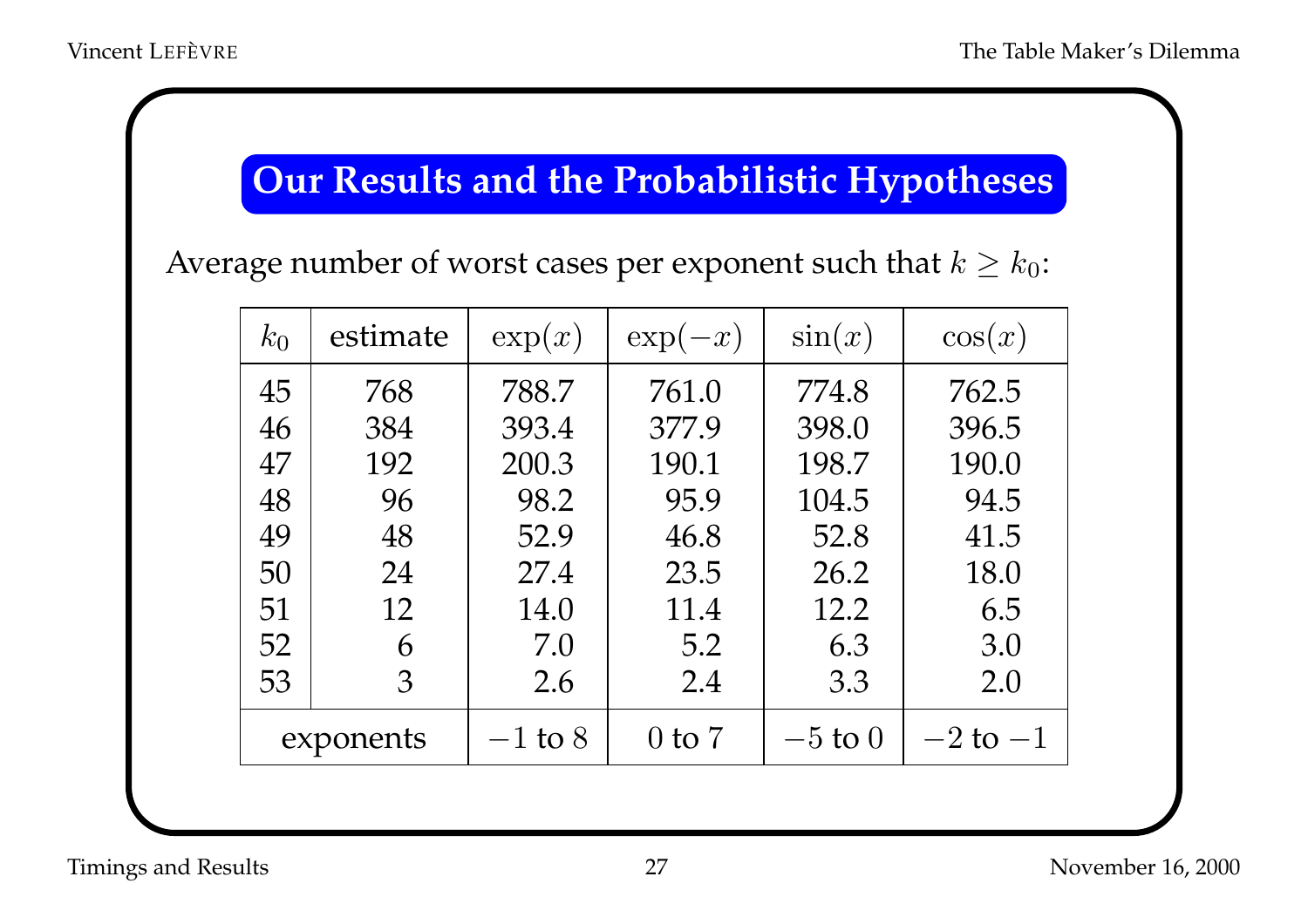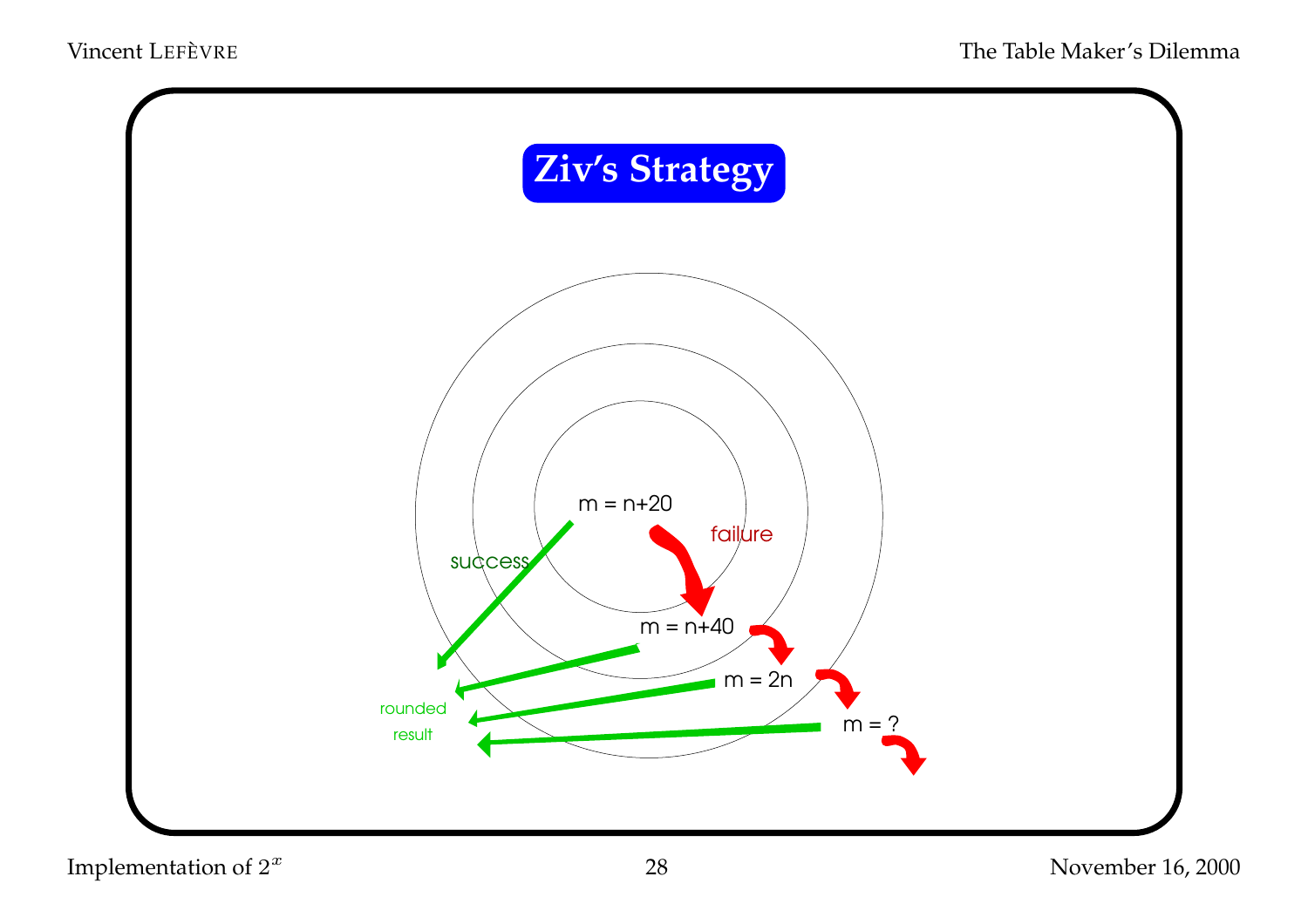## **Using the Results of the Tests**

- 1. Build an algorithm that computes  $f$ , using Ziv's strategy, until  $m_0$ -bit precision.
- 2. Test the algorithm with all the worst cases satisfying  $m \geq m_0$ .
- 3. Keep the worst cases for which the TMD occurs (will be stored in <sup>a</sup> table) and complete the implementation.

Small  $m_0 \rightarrow$  fast implementation, but large table.

- The algorithm determines if  $x$  is a real worst case or not.
- The algorithm computes an approximation to  $f(x)$ .

 $\rightarrow$  For a real worst case  $x$ , we do not need to store the whole number  $x$  (but a hash code), nor the rounded result (1 bit is sufficient).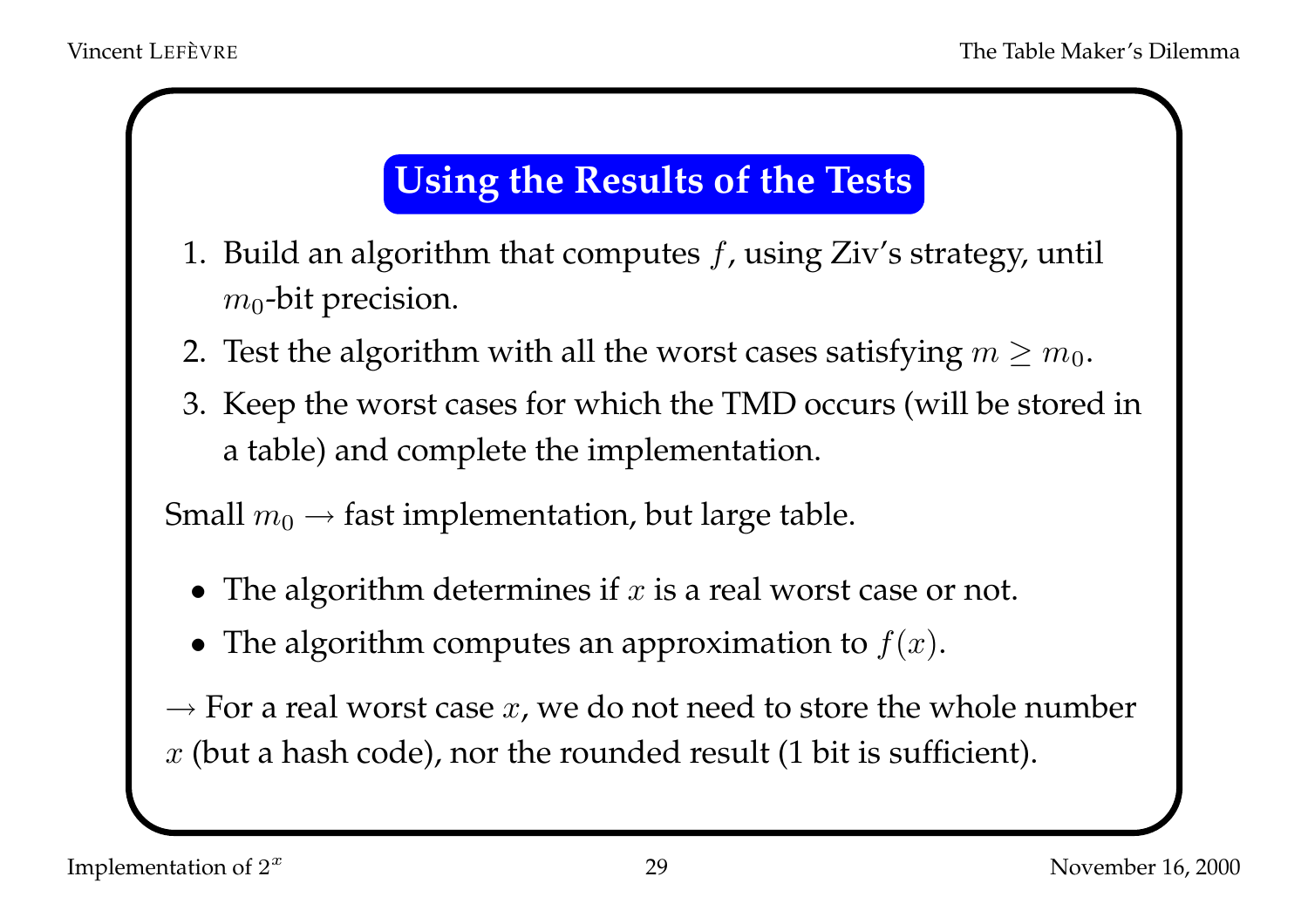## **Implementation of**  $2^x$

We aim at showing that exact rounding is possible at low cost. → *We focused on worst cases.* Ziv's strategy is *not* used (yet).

```
Range reduction \rightarrow |x| \leq \frac{1}{2}.
```
If  $|x| < 2^{-40}$ , special table-based algorithm:  $2^x \approx 1 + x \cdot \log(2)$  and the boundary arguments to <sup>2</sup> different rounded values are stored in <sup>a</sup> table ( $\approx 17000$  values).

Otherwise,  $2^x$  computed with an error  $< 2^{-97} + 2^{-101}$ . All possible worst cases are tested  $\rightarrow$  real worst cases.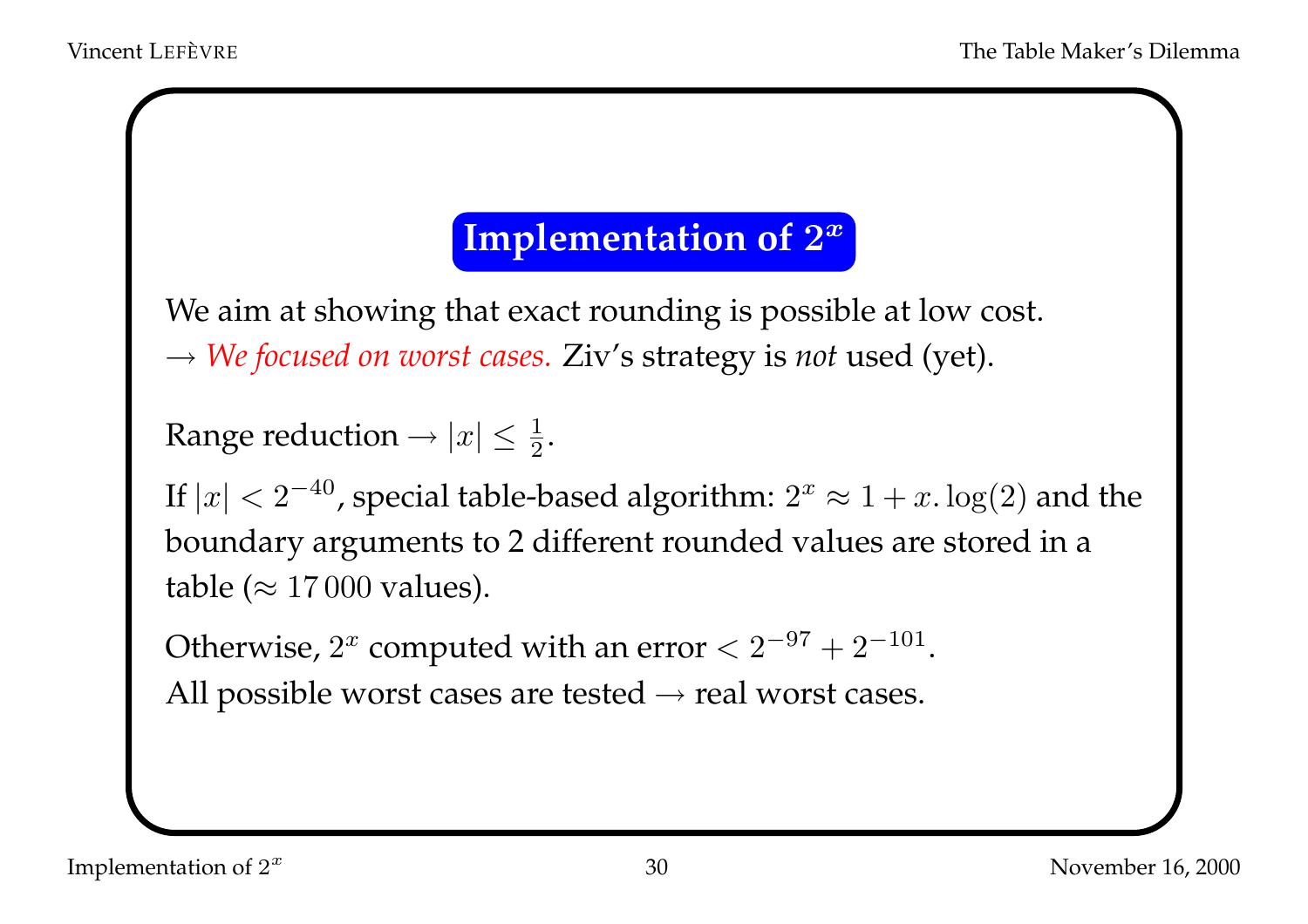| Rounding mode     | Worst cases | Exact   | Inexact |
|-------------------|-------------|---------|---------|
| towards $-\infty$ | 52 2 31     | 51148   | 1 0 8 3 |
| towards $+\infty$ | 52 2 31     | 51 0 28 | 1 2 0 3 |
| to the nearest    | 52.224      | 26174   | 26 050  |

 $\rightarrow$  only the worst cases that correspond to an inexact rounding are stored. In the algorithm: first hash-code (12 bits) to reduce the set; second hash-code (2 bytes) for the comparisons (at most <sup>4</sup> for the directed rounding modes, and <sup>17</sup> for the rounding to the nearest mode).

Timing: up to  $4.10 \,\mu s$  on a Sun Ultra-5 at 333 MHz.

(IBM's ml4j: up to  $4.4 \text{ ms}$  for exp.)